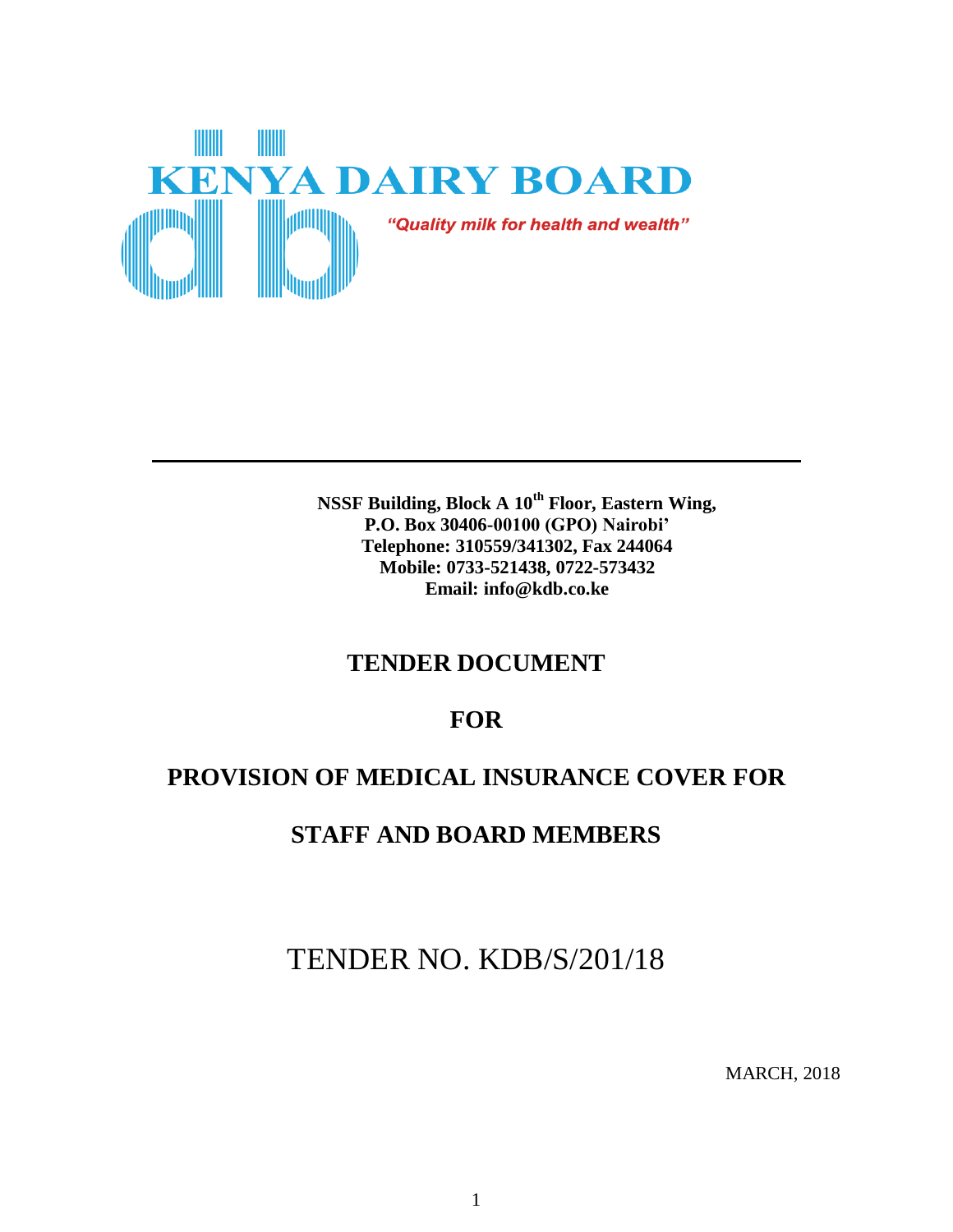# **Table of Contents**

# **Page**

| <b>Section I</b>  |                                          |                |  |
|-------------------|------------------------------------------|----------------|--|
| Section II        | <b>INSTRUCTION TO TENDERERS</b>          | $\mathfrak{H}$ |  |
| Section III       | GENERAL CONDITIONS OF CONTRACT           | 21             |  |
| <b>Section IV</b> | SPECIAL CONDITIONS OF CONTRACT           | 27             |  |
| Section V         | SCHEDULE OF REQUIREMENTS                 | 28             |  |
| Section VI        |                                          | 32             |  |
| 1.                |                                          | 33             |  |
| 2.                |                                          | 34             |  |
| 3.                |                                          | 35             |  |
| 4.                | CONFIDENTIAL BUSINESS QUESTIONNAIRE FORM | 36             |  |
| 5.                |                                          | 37             |  |
| 6.                |                                          | 38             |  |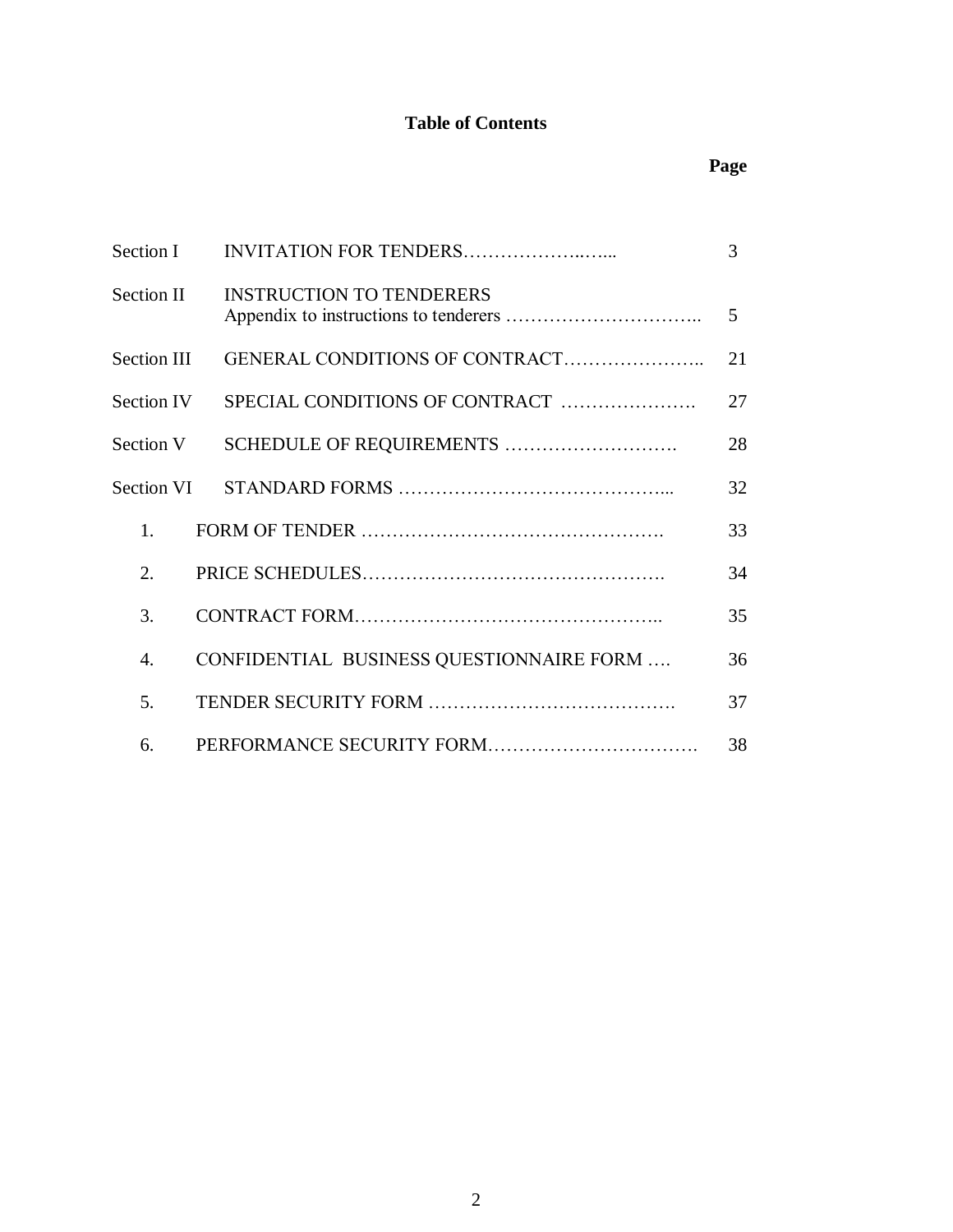### **SECTION I - INVITATION FOR TENDERS Date 13 th March, 2018**

#### **TENDER REF. NO**. KDB/S/201/18 **TENDER NAME:** Provision of Medical Insurance Cover

- 1.1 The Kenya Dairy Board (KDB) invites tenders from eligible Medical Insurance underwriters for to provide Medical insurance cover for its staff and Board members.
- 1.2 Interested eligible candidates may obtain further information from and inspect the tender documents at KDB offices, NSSF Building, Block A  $10<sup>th</sup>$  Floor, Eastern Wing, at the procurement office during normal office working hours.
- 1.3 A complete set of tender documents may be obtained by interested candidates upon payment of a non-refundable fee of KShs. 1,000.00 in cash or bankers cheque payable to Kenya Dairy Board.

Alternatively, tender documents may be obtained free of charge by downloading from KDB website**: www.kdb.co.ke** or supplier.treasury.go.ke. Documents downloaded are free of charge and bidders are advised to register their bid documents at the procurement office or via email at *procurement@kdb.co.ke* for records or any further tender clarification. (Refer to registration form in the tender document).

- 1.4 Prices quoted should be net inclusive of all taxes, and delivery costs, must be in Kenya Shillings and shall remain valid for (120) days from the closing date of the tender.
- 1.5 Complete Tender documents serialised and paginated should be submitted in plain sealed envelopes clearly marked with **Tender No. and name** addressed to:

# **The Managing Director Kenya Dairy Board P.O. Box 30406-00100 Nairobi,**

and deposited in the tender box situated in NSSF Building, Block A  $10^{th}$  Floor, Eastern Wing, so as to reach him on or before **29th March, 2018 at 10.00 am.**

**1.6** Tenders will be opened immediately after the closing time in presence of Tenderers or their representatives who choose to attend at KDB Boardroom, NSSF Building, Block A Eastern wing  $11<sup>th</sup>$  Floor.

SIGNED FOR: MANAGING DIRECTOR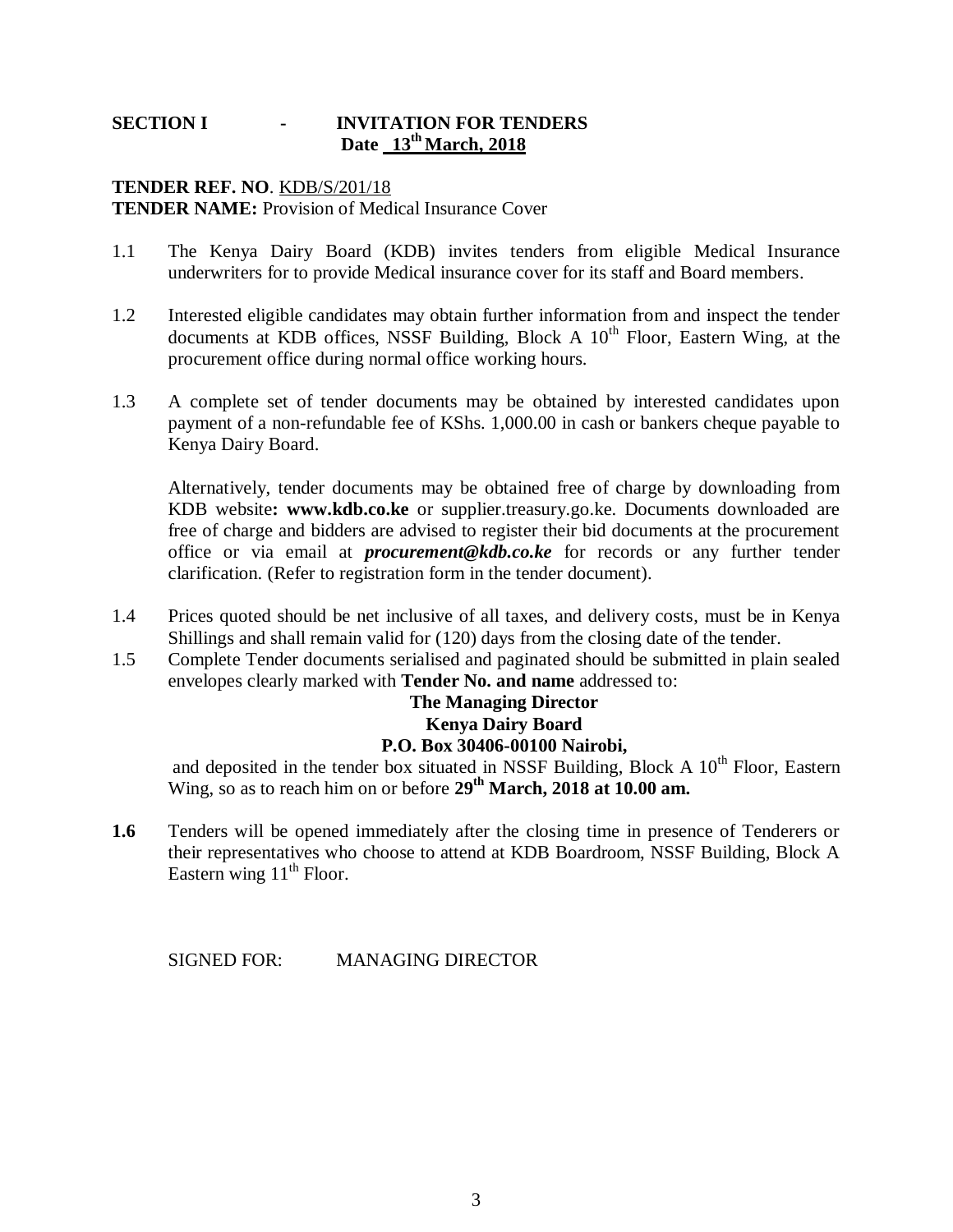# **REGISTRATION FORM FOR DOWNLOADED TENDERES**

Please provide your details below for purposes of communication in case you download this

tender document from KDB website/IFMIS website:

Name of the firm:…………………………………………………………………………..

Postal Address:…………………………………………………………………………….

Telephone Contacts………………………………………………………………...………

Company email address:……………………………………………………………………

Contact Person:……………………………………………………………………………

Once completed please submit this form to the email below;

procurement@kdb.co.ke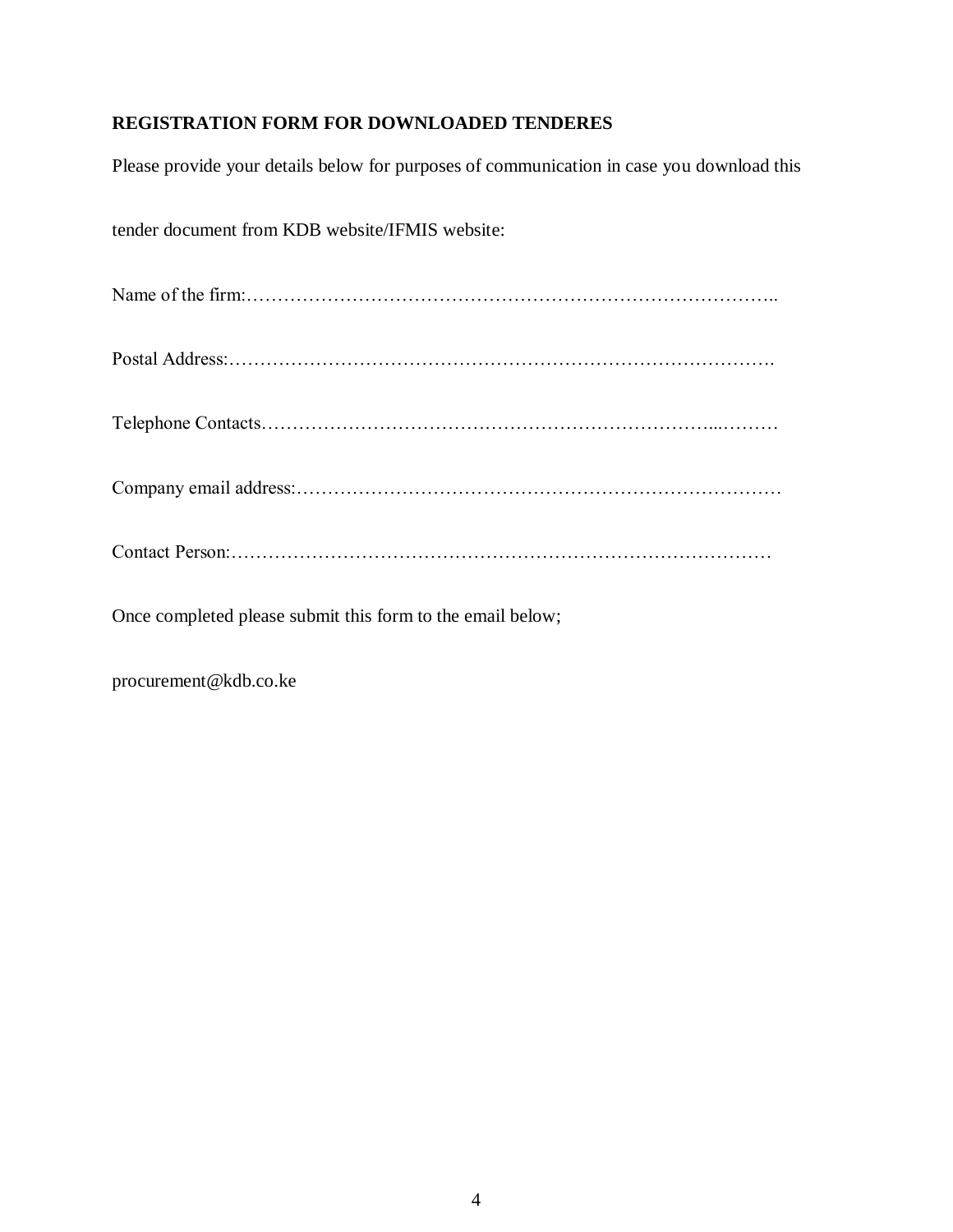# **SECTION II - INSTRUCTION TO TENDERERS**

# **Table of Clauses**

|      |                                                    | Page |
|------|----------------------------------------------------|------|
| 2.1  |                                                    | 6    |
| 2.2  |                                                    | 6    |
| 2.3  |                                                    | 6    |
| 2.4  |                                                    | 7    |
| 2.5  |                                                    | 7    |
| 2.6  |                                                    | 8    |
| 2.7  |                                                    | 8    |
| 2.8  |                                                    | 8    |
| 2.9  |                                                    | 8    |
| 2.10 |                                                    | 8    |
| 2.11 |                                                    | 9    |
| 2.12 |                                                    | 9    |
| 2.13 |                                                    | 10   |
| 2.14 |                                                    | 10   |
| 2.15 |                                                    | 10   |
| 2.16 |                                                    | 11   |
| 2.17 | Modification and Withdrawal of Tenders             | 11   |
| 2.18 |                                                    | 11   |
| 2.19 |                                                    | 12   |
| 2.20 |                                                    | 12   |
| 2.21 |                                                    | 13   |
| 2.22 | Evaluation and Comparison of Tenders               | 13   |
| 2.23 |                                                    | 14   |
| 2.24 |                                                    | 14   |
| 2.25 |                                                    | 14   |
| 2.26 |                                                    | 15   |
| 2.27 | KDB's Right to Accept or Reject any or all Tenders | .15  |
| 2.28 |                                                    | 15   |
| 2.29 |                                                    | 15   |
| 2.30 |                                                    | 16   |
| 2.31 |                                                    | 16   |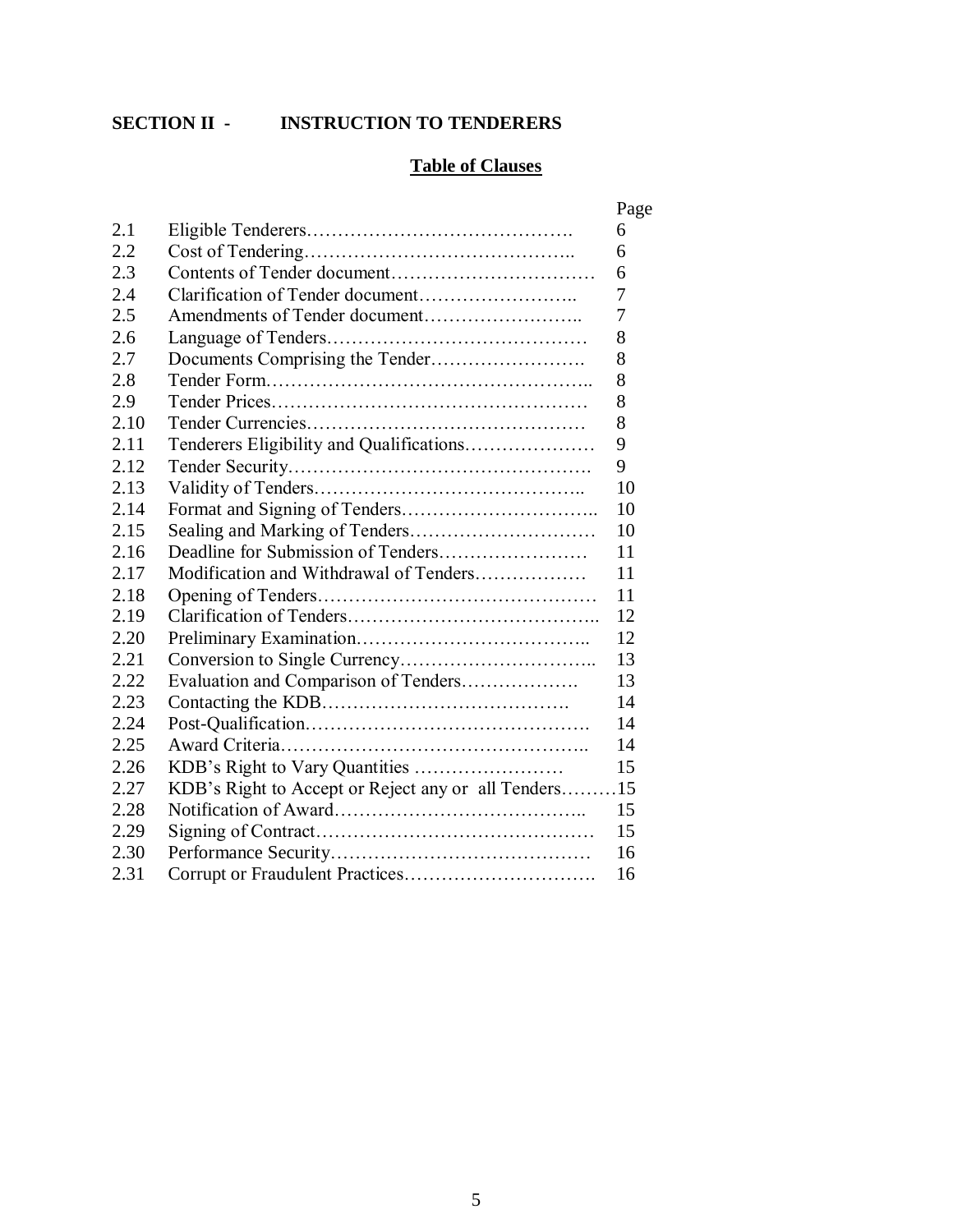# **SECTION II - INSTRUCTIONS TO TENDERERS**

#### **2.1. Eligible Tenderers**

- 2.1.1 This Invitation for Tenders is open to all tenderers eligible as described in the Appendix to Instructions to Tenderers. Successful tenderers shall provide the services for the stipulated duration from the date of commencement (hereinafter referred to as the term) specified in the tender documents.
- 2.1.2 KDB's employees, committee members, board members and their relatives (spouse and children) are not eligible to participate in the tender unless where specially allowed under section 131 of the Act.
- 2.1.3 Tenderers shall provide the qualification information statement that the tenderer (including all members of a joint venture and subcontractors) is not associated, or have been associated in the past, directly or indirectly, with a firm or any of its affiliates which have been engaged by KDB to provide consulting services for the preparation of the design, specifications, and other documents to be used for the procurement of the services under this Invitation for tenders.
- 2.1.4 Tenderers involved in the corrupt or fraudulent practices or debarred from participating in public procurement shall not be eligible.

# **2.2** C**ost of Tendering**

- 2.2.1 The Tenderer shall bear all costs associated with the preparation and submission of its tender, and KDB, will in no case be responsible or liable for those costs. Regardless of the conduct or outcome of the tendering process
- 2.2.2 The price to be charged for the tender document shall not exceed Kshs.1,000/=
- 2.2.3 KDB shall allow the tenderer to review the tender document free of charge before purchase.
- 2.2.4 Tenderers can alternatively download the document from KDB's website [www.kdb.co.ke](http://www.kdb.co.ke/) or supplier.treasury.co.ke. Documents downloaded are free of charge and bidders are advised to register their bid documents at the procurement office or via email at procurement@kdb.co.ke.

#### **2.3 Contents of Tender Document**

- 2.3.1 The tender documents comprise the documents listed below and addenda issued in accordance with clause 2.5 of theses instructions to tenderers.
	- (i) Instructions to Tenderers
	- (ii) General Conditions of Contract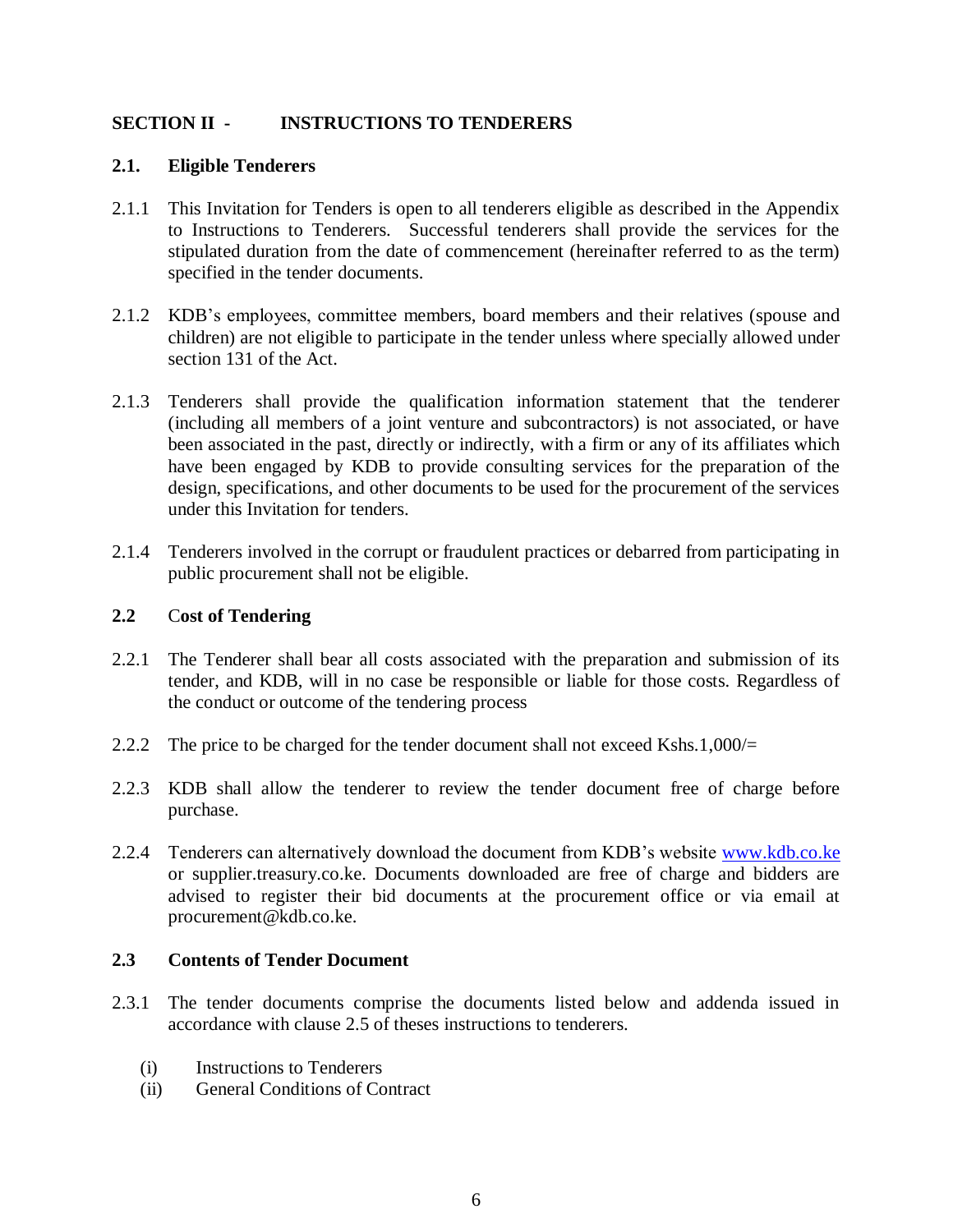- (iii) Special Conditions of Contract
- (iv) Schedule of Requirements
- (v) Details of Insurance Cover
- (vi) Form of Tender
- (vii) Price Schedules
- (viii) Contract Form
- (ix) Confidential Business Questionnaire Form
- (x) Tender security Form
- (xi) Performance security Form
- (xii) Insurance Company's Authorization Form
- (xiii) Declaration Form
- (xiv) Request for Review Form
- 2.3.2 The Tenderer is expected to examine all instructions, forms, terms and specification in the tender documents. Failure to furnish all information required by the tender documents or to submit a tender not substantially responsive to the tender documents in every respect will be at the tenderers risk and may result in the rejection of its tender.

# **2.4 Clarification of Tender Documents**

- 2.4.1 A Candidate making inquiries of the tender documents may notify KDB by post, fax or by email at the KDB's address indicated in the Invitation for tenders. KDB will respond in writing to any request for clarification of the tender documents, which it receives not later than seven (7) days prior to the deadline for the submission of the tenders, prescribed by KDB. Written copies of the KDB's response (including an explanation of the query but without identifying the source of inquiry) will be sent to all candidates who have received the tender documents.
- 2.4.2 KDB shall reply to any clarifications sought by the tenderer within 3 days of receiving the request to enable the tenderer to make timely submission of its tender.
- 2.4.3 Preference where allowed in the evaluation of tenders shall not exceed 15%

#### **2.5 Amendment of Tender Documents**

- 2.5.1 At any time prior to the deadline for submission of tenders, the KDB, for any reason, whether at its own initiative or in response to a clarification requested by a prospective tenderer, may modify the tender documents by issuing and addendum.
- 2.5.2 All prospective tenderers who have obtained the tender documents will be notified of the amendment by post, fax or email and such amendment will be binding on them.
- 2.5.3 In order to allow prospective tenderers reasonable time in which to take the amendment into account in preparing their tenders, KDB, at its discretion, may extend the deadline for the submission of tenders.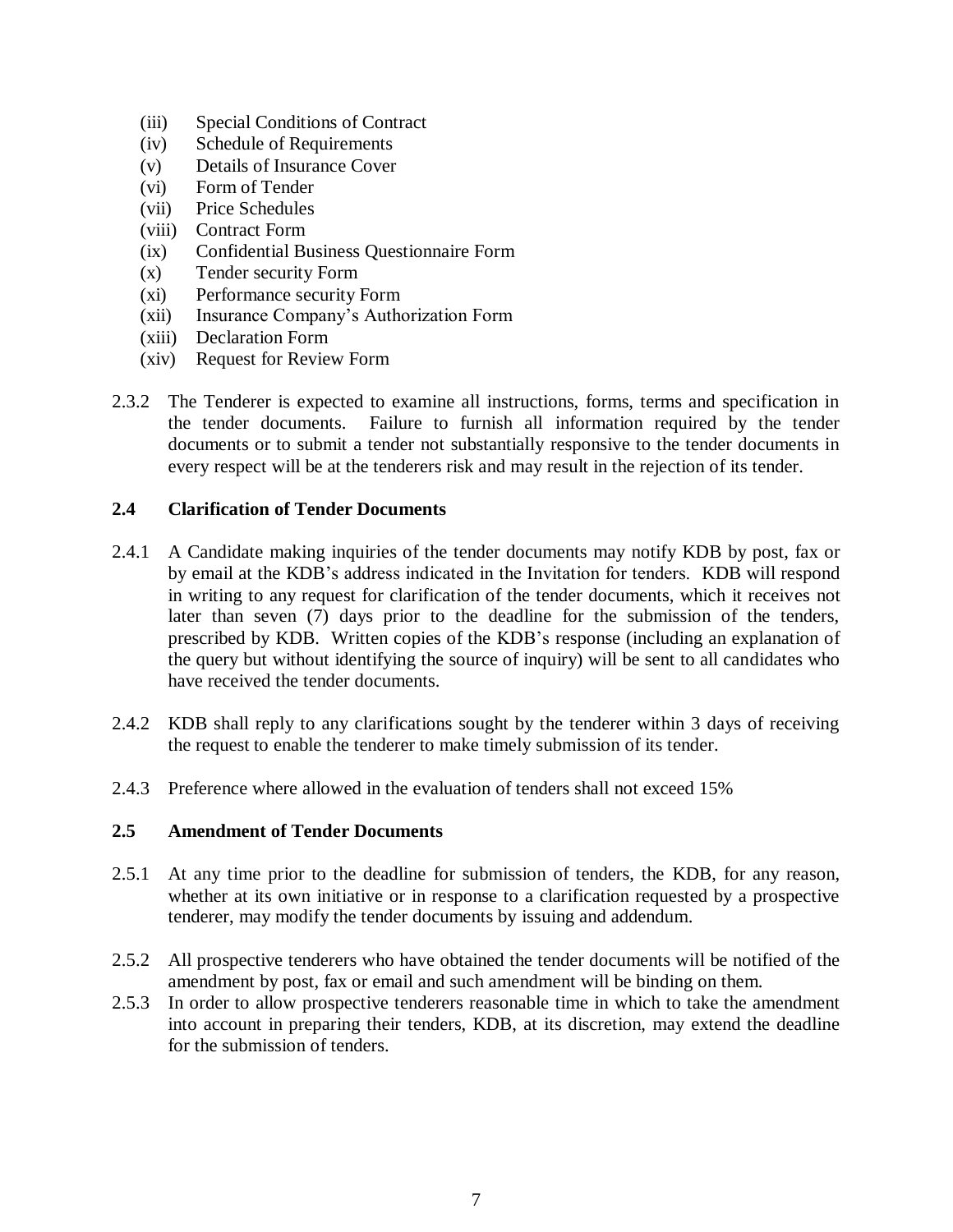# **2.6 Language of Tenders**

2.6.1 The tender prepared by the tenderer, as well as all correspondence and documents relating to the tender exchanged by the tenderer and KDB, shall be written in English language. Any printed literature furnished by the tenderer may be written in another language provided they are accompanied by an accurate English translation of the relevant passages in which case, for purposes of interpretation of the tender, the English translation shall govern.

# **2.7. Documents Comprising the Tender**

- 2.7.1 The tender prepared by the tenderer shall comprise the following components:
	- (a) A Tender Form and a Price Schedule completed in accordance with paragraph 2.8, 2.9 and 2.10 below
	- (b) Documentary evidence established in accordance with paragraph 2.1.2 that the tenderer is eligible to tender and is qualified to perform the contract if its tender is accepted;
	- (c) Tender security furnished in accordance with paragraph 2.12 (if applicable)
	- (d) Declaration Form.

#### **2.8. Form of Tender**

2.8.1 The tenderer shall complete the Tender Form and the Price Schedule furnished in the tender documents, indicating the services to be provided.

#### 2.9. **Tender Prices**

- 2.9.1 The tenderer shall indicate on the form of tender and the appropriate Price Schedule the unit prices and total tender price of the services it proposes to provide under the contract.
- 2.9.2 Prices indicated on the Price Schedule shall be the cost of the services quoted including all customs duties and VAT and other taxes payable.
- 2.9.3 Prices quoted by the tenderer shall remain fixed during the Term of the contract unless otherwise agreed by the parties. A tender submitted with an adjustable price quotation will be treated as non-responsive and will be rejected, pursuant to paragraph 2.20.5

#### **2.10. Tender Currencies**

2.10.1 Prices shall be quoted in Kenya Shillings

# **2.11. Tenderers Eligibility and Qualifications**

2.11.1 Pursuant to paragraph 2.1 the tenderer shall furnish, as part of its tender, documents establishing the tenderers eligibility to tender and its qualifications to perform the contract if it's tender is accepted.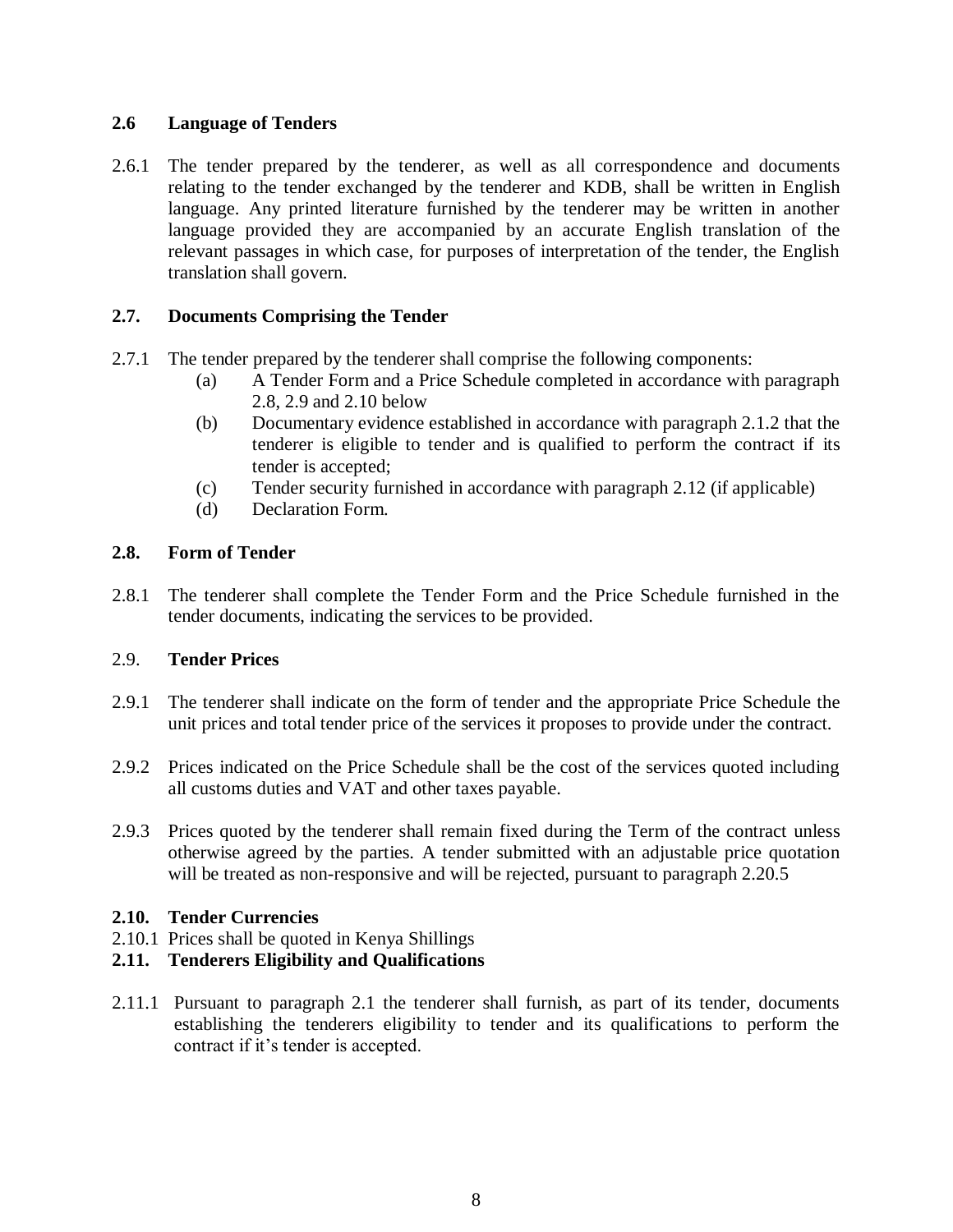2.11.2 The documentary evidence of the tenderer's qualifications to perform the contract if its tender is accepted shall establish to KDB's satisfaction that the tenderer has the financial and technical capability necessary to perform the contract.

# **2.12. Tender Security**

- 2.12.1 The tenderer shall furnish, as part of its tender, a tender security for the amount and form specified in the Appendix to Instructions to Tenderers.
- 2.12.2 The tender security shall be of 2% of tender sum
- 2.12.3 The tender security is required to protect KDB against the risk of Tenderer's conduct which would warrant the security's forfeiture, pursuant to paragraph 2.12.7
- 2.12.4 The tender security shall be denominated in Kenya Shillings or in another freely convertible currency, and shall be in the form
	- a) Banker's cheque.
	- b) A bank guarantee.
	- c) Such insurance guarantee approved by the Authority.
	- d) Letter of credit.
- 2.12.5 Any tender not secured in accordance with paragraph 2.12.1. and 2.12.3 shall be rejected by KDB as non-responsive, pursuant to paragraph 2.20.5
- 2.12.6 Unsuccessful Tenderer's tender security will be discharged or returned as promptly as possible but not later than thirty (30) days after the expiration of the period of tender validity
- 2.12.7 The successful Tenderer's tender security will be discharged upon the tenderer signing the contract, pursuant to paragraph 2.29, and furnishing the performance security, pursuant to paragraph 2.30
- 2.12.8 The tender security may be forfeited:
	- (a) if a tenderer withdraws its tender during the period of tender validity.
	- (b) in the case of a successful tenderer, if the tenderer fails:
		- (i) to sign the contract in accordance with paragraph 2.29 or
		- (ii) to furnish performance security in accordance with paragraph 2.30.
	- (c) If the tenderer reject correction of an arithmetic error in the tender.

#### **2.13. Validity of Tenders**

2.13.1 Tenders shall remain valid for 120 days after date of tender opening pursuant to paragraph 2.18. A tender valid for a shorter period shall be rejected by KDB as nonresponsive.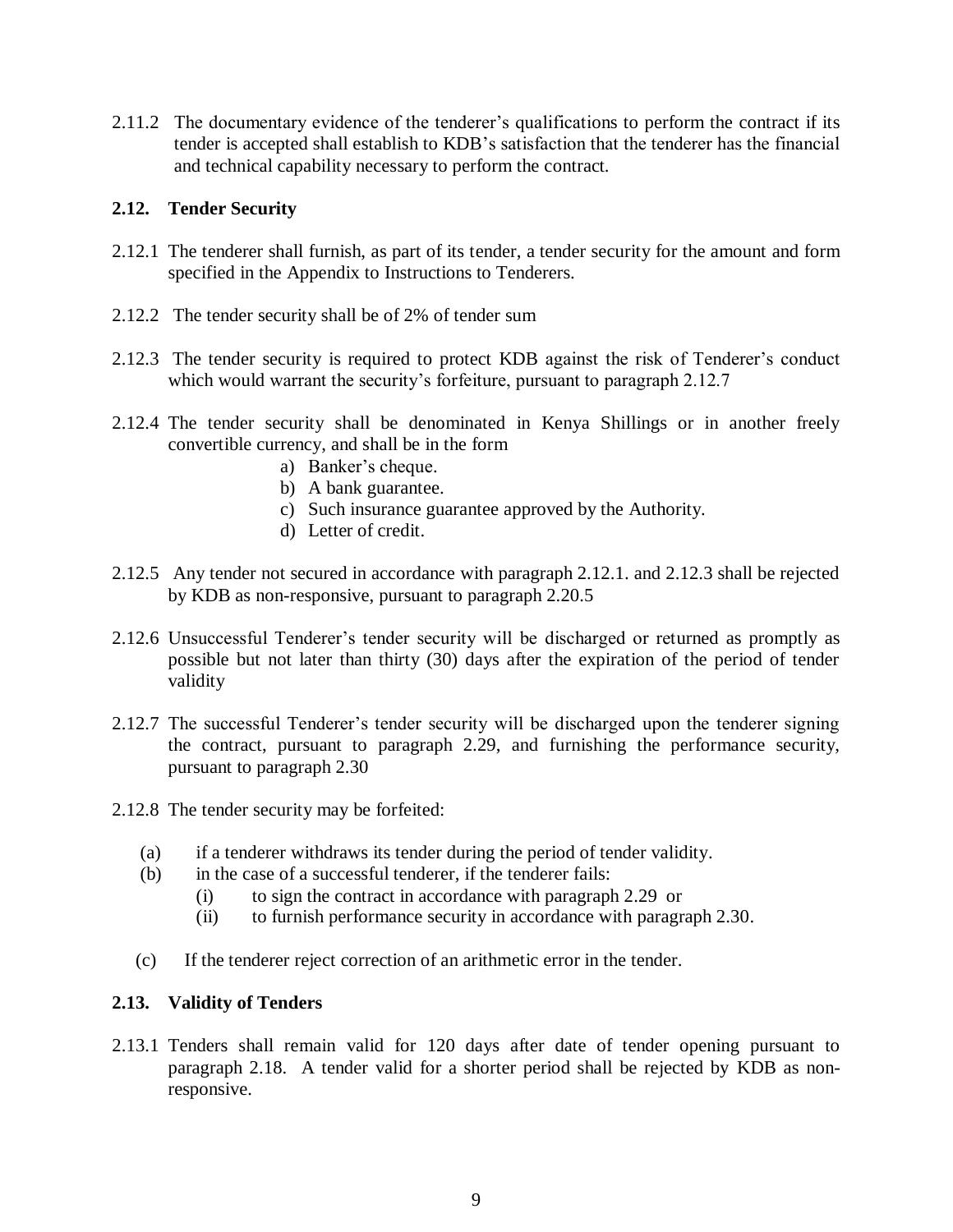2.13.2 In exceptional circumstances, KDB may solicit the Tenderer's consent to an extension of the period of validity. The request and the responses thereto shall be made in writing. The tender security provided under paragraph 2.12 shall also be suitably extended. A tenderer granting the request will not be required nor permitted to modify its tender.

# **2.14. Format and Signing of Tenders**

- 2.14.1 The tenderer shall prepare one (1) original and one (1) copy of the tender, clearly marking each **"ORIGINAL TENDER"** and **"COPY OF TENDER,"** as appropriate. In the event of any discrepancy between them, the original shall govern.
- 2.14.2 The original and all copies of the tender shall be typed or written in indelible ink and shall be signed by the tenderer or a person or persons duly authorized to bind the tenderer to the contract. All pages of the tender, except for un-amended printed literature, shall be initialed by the person or persons signing the tender.
- 2.14.3 The tender shall have no interlineations, erasures, or overwriting except as necessary to correct errors made by the tenderer, in which case such corrections shall be initialed by the person or persons signing the tender.

# **2.15 Sealing and Marking of Tenders**

- 2.15.1 The tenderer shall seal the original and the copy of the tender in separate envelopes, duly marking the envelopes as **"ORIGINAL TENDER**" and **"COPY OF TENDER**". The envelopes shall then be sealed in an outer envelope.
- 2.15.2 The inner and outer envelopes shall:
	- (a) Be addressed to KDB at the address given in the Invitation to Tender.
	- **(b)** Bear tender number and name in the invitation to tender and the words**, "DO NOT OPEN BEFORE ( Thursday 29th March, 2018 at 10.00am)**
- 2.15.3 The inner envelopes shall also indicate the name and address of the tenderer to enable the tender to be returned unopened in case it is declared "late".
- 2.15.4 If the outer envelope is not sealed and marked as required by paragraph 2.15.2, KDB will assume no responsibility for the tender's misplacement or premature opening.

### 2.16. **Deadline for Submission of Tenders**

- 2.16.1 Tenders must be received by KDB at the address specified under paragraph 2.15.2 not later than **Thursday 29th March, 2018 at 10.00am**.
- 2.16.2 KDB may, at its discretion, extend this deadline for the submission of tenders by amending the tender documents in accordance with paragraph 2.5.3 in which case all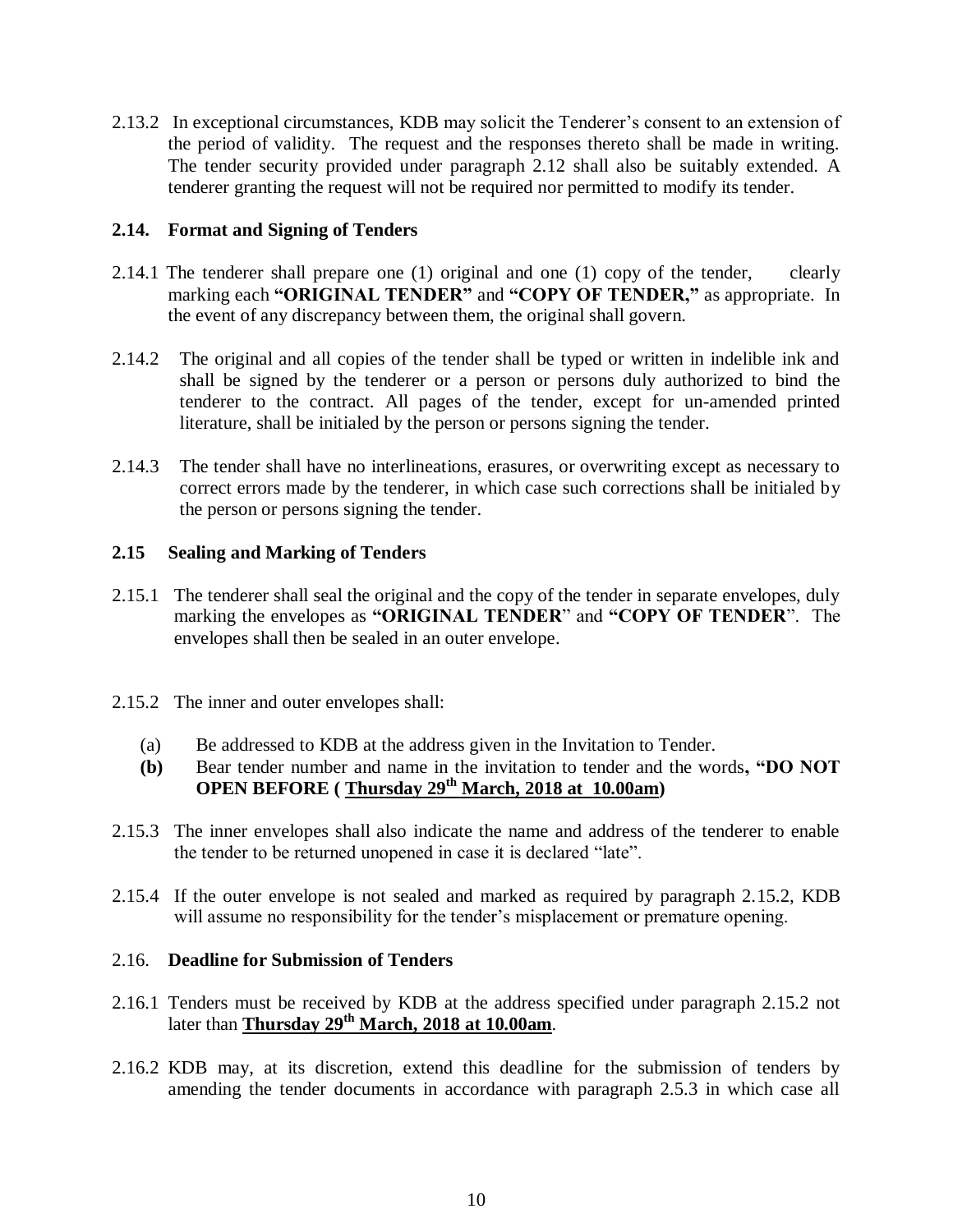rights and obligations of KDB and candidates previously subject to the deadline will thereafter be subject to the deadline as extended.

2.16.3 Bulky tenders which will not fit the tender box shall be received by KDB as provided for in the appendix.

# **2.17. Modification and Withdrawal of Tenders**

- 2.17.1 The tenderer may modify or withdraw its tender after the tender's submission, provided that written notice of the modification, including substitution or withdrawal of the tenders, is received by KDB prior to the deadline prescribed for submission of tenders.
- 2.17.2 The tenderer's modification or withdrawal notice shall be prepared, sealed, marked and dispatched in accordance with the provisions of paragraph 2.15. a withdrawal notice may also be sent by fax or email but followed by a signed confirmation copy, postmarked not later than the deadline for submission of tenders.
- 2.17.3 No tender may be modified after the deadline for submission of tenders.
- 2.17.4 No tender may be withdrawn in the interval between the deadline for submission of tenders and the expiration of the period of tender validity. Withdrawal of a tender during this interval may result in the Tenderer's forfeiture of its tender security, pursuant to paragraph 2.12.7.

#### **2.18. Opening of Tenders**

- 2.18.1 KDB will open all tenders in the presence of tenderers' representatives who choose to attend, at **10.00am, Thursday 29th March, 2018** and in the location specified in the invitation for tenders. The tenderers' representatives who are present shall sign a register evidencing their attendance
- 2.18.2 The tenderers' names, tender modifications or withdrawals, tender prices, discounts, and the presence or absence of requisite tender security and such other details as KDB, at its discretion, may consider appropriate, will be announced at the opening.
- 2.18.3 KDB will prepare minutes of the tender opening, which will be submitted to tenderers that signed the tender opening register and will have made the request.

#### **2.19 Clarification of Tenders**

2.19.1 To assist in the examination, evaluation and comparison of tenders KDB may, at its discretion, ask the tenderer for a clarification of its tender. The request for clarification and the response shall be in writing, and no change in the prices or substance of the tender shall be sought, offered, or permitted.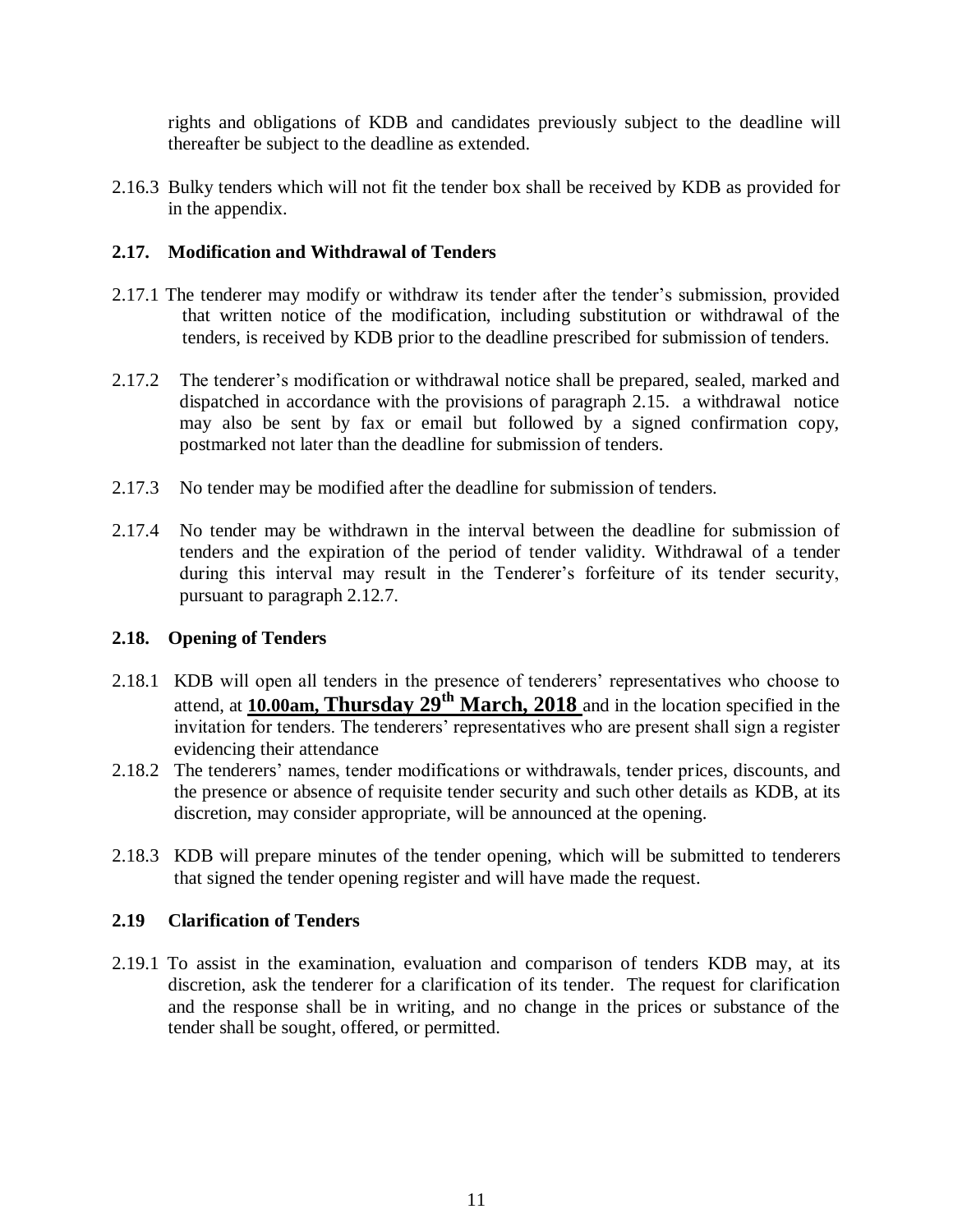2.19.2 Any effort by the tenderer to influence KDB in KDB's tender evaluation, tender comparison or contract award decisions may result in the rejection of the tenderers' tender.

#### **2.20 Preliminary Examination and Responsiveness**

- 2.20.1 KDB will examine the tenders to determine whether they are complete, whether any computational errors have been made, whether required sureties have been furnished, whether the documents have been properly signed, and whether the tenders are generally in order.
- 2.20.2 The tender sum as submitted and read out during the tender opening shall be absolute and final and shall not be the subject of correction, adjustment or amendment in any way by any person or entity. If there is a discrepancy between words and figures, the amount in words will prevail.
- 2.20.3 KDB may waive any minor informality or non-conformity or irregularity in a tender which does not constitute a material deviation provided such waiver does not prejudice or affect the relative ranking of any tenderer.
- 2.20.4 Prior to the detailed evaluation, pursuant to paragraph 2.20, KDB will determine the substantial responsiveness of each tender to the tender documents. For purposes of these paragraphs, a substantially responsive tender is one which conforms to all the terms and conditions of the tender documents without material deviations KDB's determination of a tender's responsiveness is to be based on the contents of the tender itself without recourse to extrinsic evidence.
- 2.20.5 If a tender is not substantially responsive, it will be rejected by KDB and may not subsequently be made responsive by the tenderer by correction of the nonconformity.

#### **2.21. Conversion to single currency**

2.21.1 Where other currencies are used, KDB will convert those currencies to Kenya Shillings using the selling exchange rate on the date of tender closing provided by the Central Bank of Kenya.

#### **2.22. Evaluation and Comparison of Tenders**

- 2.22.1 KDB will evaluate and compare the tenders which have been determined to be substantially responsive, pursuant to paragraph 2.20.
- 2.22.2 The KDB's evaluation of a tender will take into account, in addition to the tender price, the criteria in Appendix to Instructions to Tenderers
- 2.22.3 The tender evaluation committee shall evaluate the tender within 30 days from the date of opening the tender.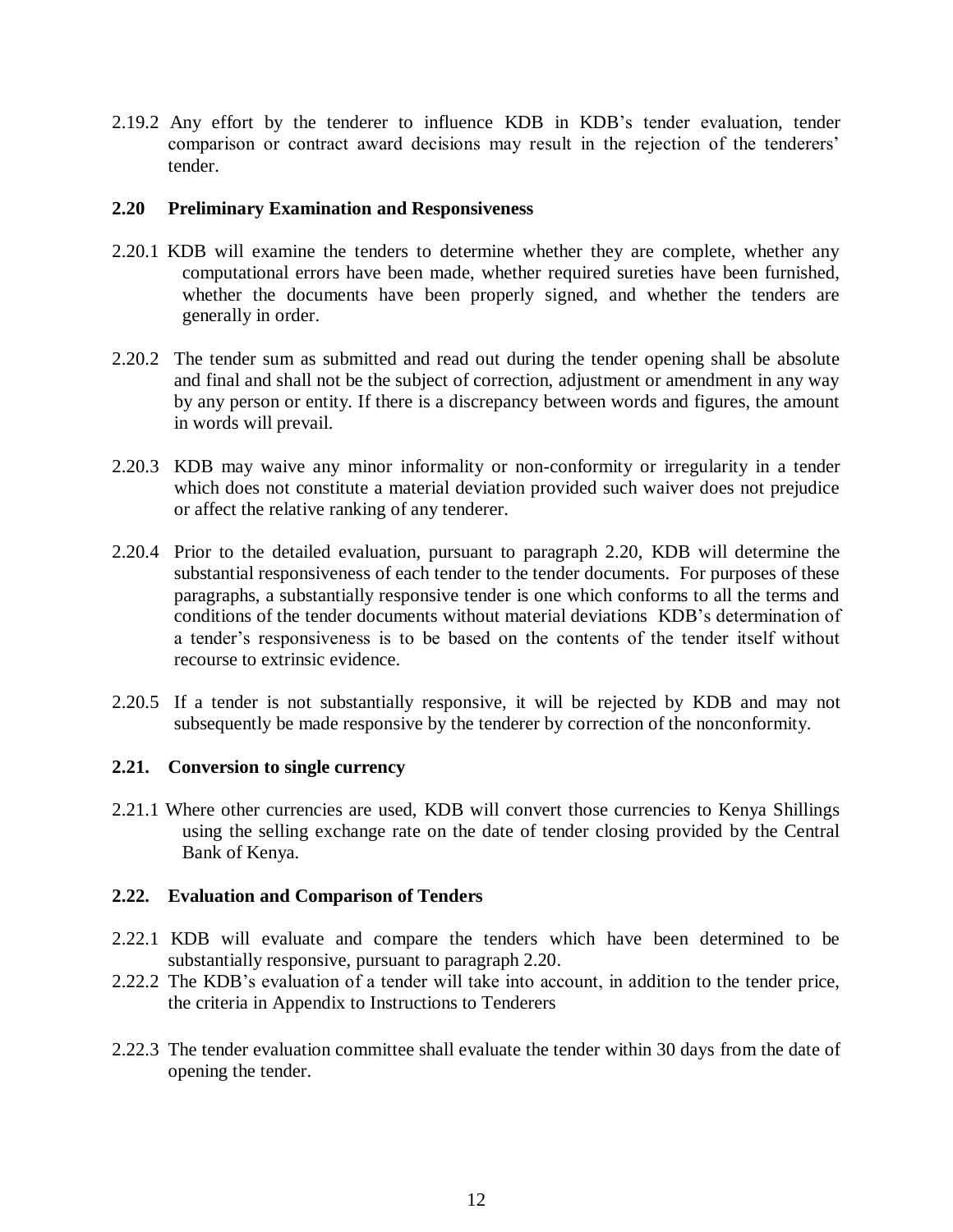# **2.23. Contacting the KDB**

- 2.23.1 Subject to paragraph 2.19 no tenderer shall contact KDB on any matter relating to its tender, from the time of the tender opening to the time the contract is awarded.
- 2.23.2 Any effort by a tenderer to influence KDB in its decisions on tender evaluation, tender comparison, or contract award may result in the rejection of the Tenderers' tender.

# **2.24 Post-qualification**

- 2.24.1 KDB will verify and determine to its satisfaction whether the tenderer that is selected as having submitted the lowest evaluated responsive tender is qualified to perform the contract satisfactorily.
- 2.24.2 The determination will take into account the tenderer financial and technical capabilities. It will be based upon an examination of the documentary evidence of the tenderers qualifications submitted by the tenderer, pursuant to paragraph 2.11.2, as well as such other information as KDB deems necessary and appropriate
- 2.24.3 An affirmative determination will be a prerequisite for award of the contract to the tenderer. A negative determination will result in rejection of the Tenderer's tender, in which event KDB will proceed to the next lowest evaluated tender to make a similar determination of that Tenderer's capabilities to perform satisfactorily.

# **2.25 Award Criteria**

- 2.25.1 Subject to paragraph 2.29 KDB will award the contract to the successful tenderer whose tender has been determined to be substantially responsive and has been determined to be the lowest evaluated tender, provided further that the tenderer is determined to be qualified to perform the contract satisfactorily.
- 2.25.2 To qualify for contract awards, the tenderer shall have the following:-
	- (a) Necessary qualifications, capability experience, services, equipment and facilities to provide what is being procured.
	- (b) Legal capacity to enter into a contract for procurement
	- (c) Shall not be insolvent, in receivership, bankrupt or in the process of being wound up and is not the subject of legal proceedings relating to the foregoing.
	- (d) Shall not be debarred from participating in public procurement.

#### **2.26. Procuring Entity's Right to accept or Reject any or all Tenders**

2.26.1 KDB reserves the right to accept or reject any tender, and to annul the tendering process and reject all tenders at any time prior to contract award, without thereby incurring any liability to the affected tenderer or tenderers or any obligation to inform the affected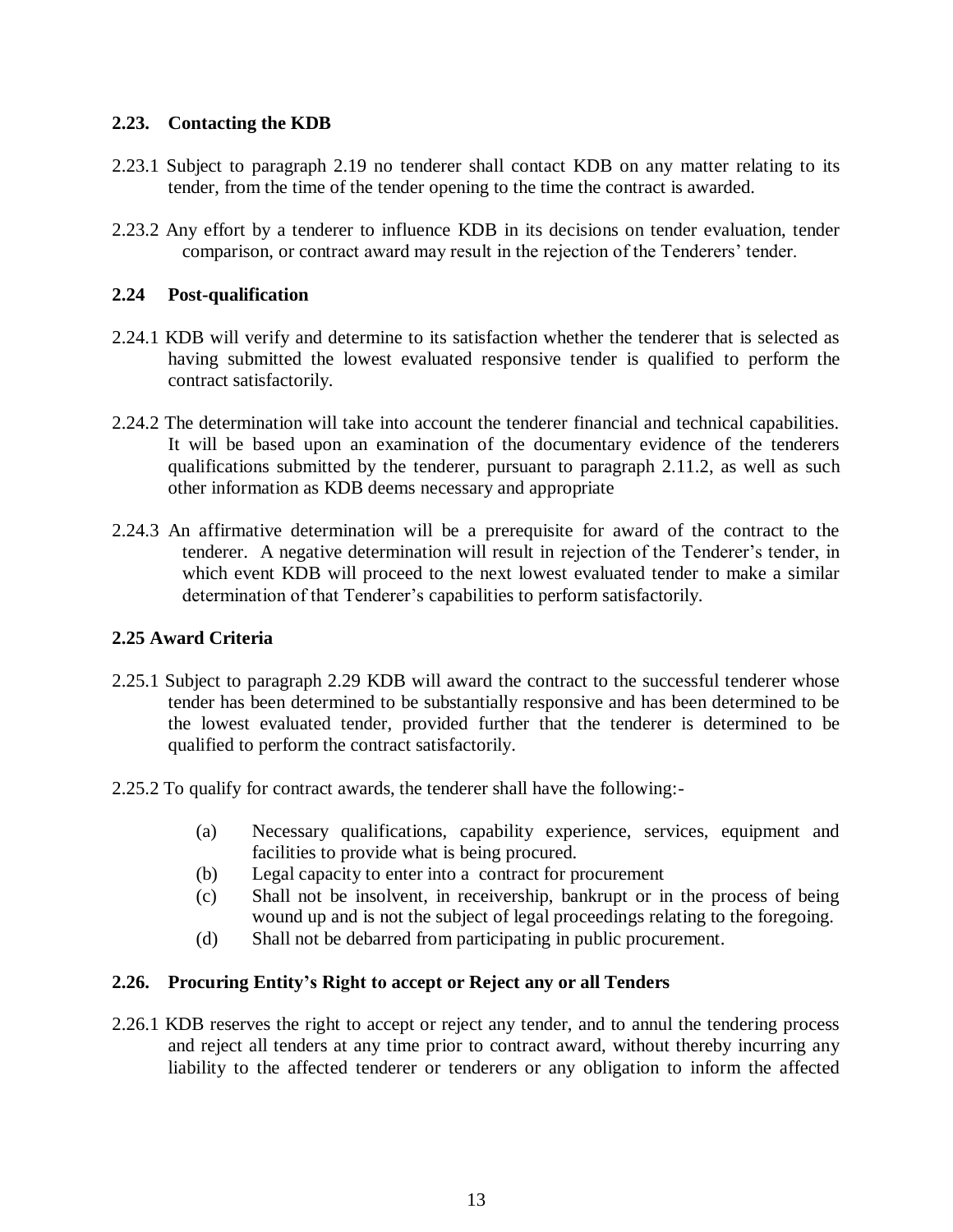tenderer or tenderers of the grounds for the KDB's action. If KDB determines that none of the tenders is responsive, KDB shall notify each tenderer who submitted a tender.

- 2.26.2 KDB shall give prompt notice of the termination to the tenderers and on request give its reasons for termination within 14 days of receiving the request from any tenderer.
- 2.26.3 A tenderer who gives false information in the tender document about is qualification or who refuses to enter into a contract after notification of contract award shall be considered for debarment from participating in future public procurement.

#### **2.27 Notification of Award**

- 2.27.1 Prior to the expiration of the period of tender validity, KDB will notify the successful tenderer in writing that its tender has been accepted.
- 2.27.2 The notification of award will signify the formation of the contract subject to the signing of the contract between the tenderer and KDB pursuant to clause 2.9. Simultaneously the other tenderers shall be notified that their tenders were not successful.
- 2.27.3 Upon the successful Tenderer's furnishing of the performance security pursuant to paragraph 2.29 KDB will promptly notify each unsuccessful Tenderer and will discharge its tender security, pursuant to paragraph 2.12

#### **2.28 Signing of Contract**

- 2.28.1 At the same time as KDB notifies the successful tenderer that its tender has been accepted, KDB will simultaneously inform the other tenderers that their tenders have not been successful.
- 2.28.2 Within fourteen (14) days of receipt of the Contract Form, the successful tenderer shall sign and date the contract and return it to the KDB.
- 2.28.3 The contract will be definitive upon its signature by the two parties.
- 2.28.4 The parties to the contract shall have it signed within 30 days from the date of notification of contract award unless there is an administrative review request.

#### **2.29 Performance Security**

- 2.29.1 The successful tenderer shall furnish the performance security in accordance with the Conditions of Contract, in a form acceptable to the KDB.
- 2.29.2 Failure by the successful tenderer to comply with the requirement of paragraph 2.29 or paragraph 2.30.1 shall constitute sufficient grounds for the annulment of the award and forfeiture of the tender security, in which event KDB may make the award to the next lowest evaluated tender or call for new tenders.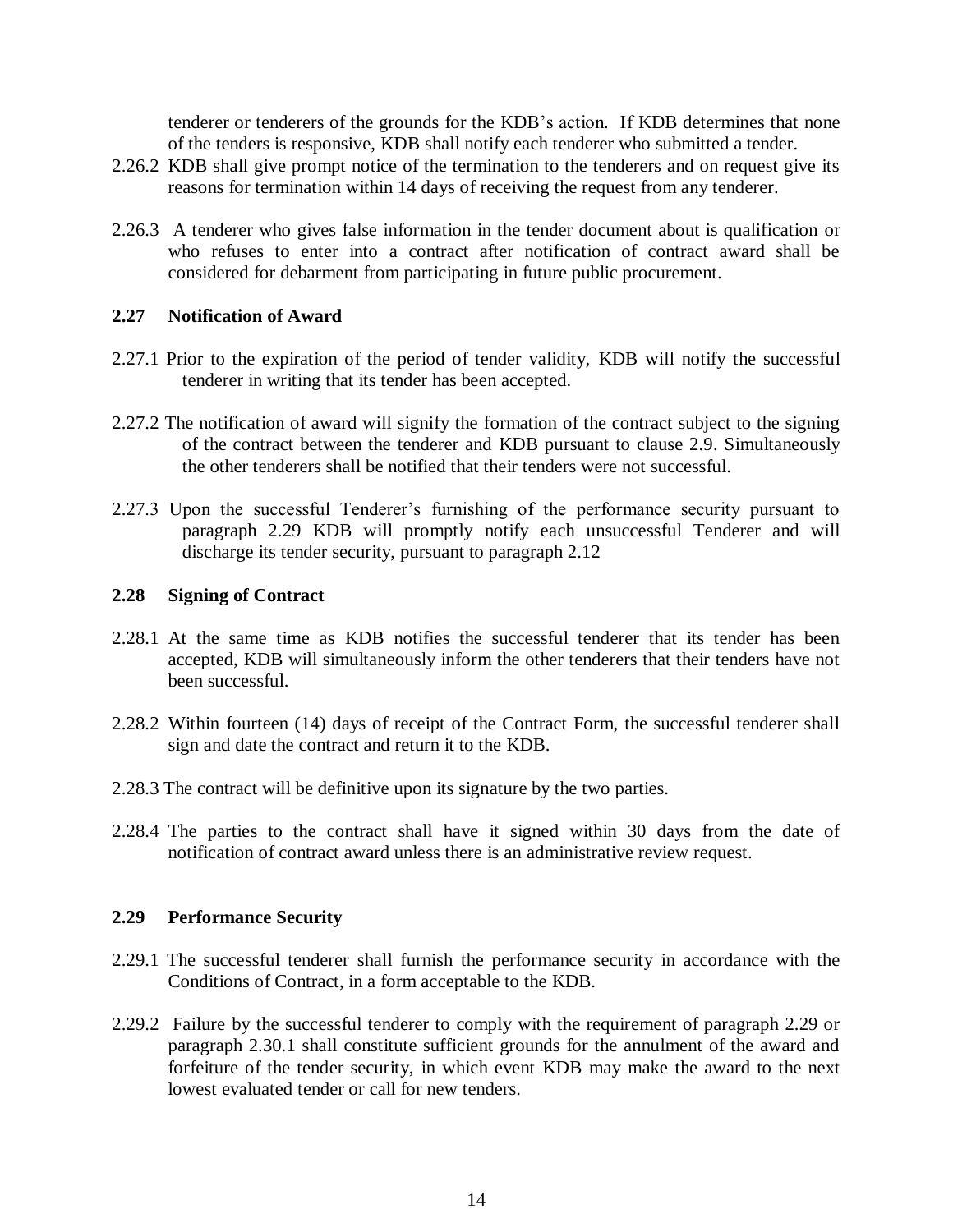# **2.30 Corrupt or Fraudulent Practices**

- 2.30.1 KDB requires that tenderers observe the highest standard of ethics during the procurement process and execution of contracts. A tenderer shall sign a declaration that he has not and will not be involved in corrupt or fraudulent practices.
- 2.30.2 KDB will reject a proposal for award if it determines that the tenderer recommended for award has engaged in corrupt or fraudulent practices in competing for the contract in question
- 2.30.3 Further a tenderer who is found to have indulged in corrupt or fraudulent practices risks being debarred from participating in public Procurement in Kenya.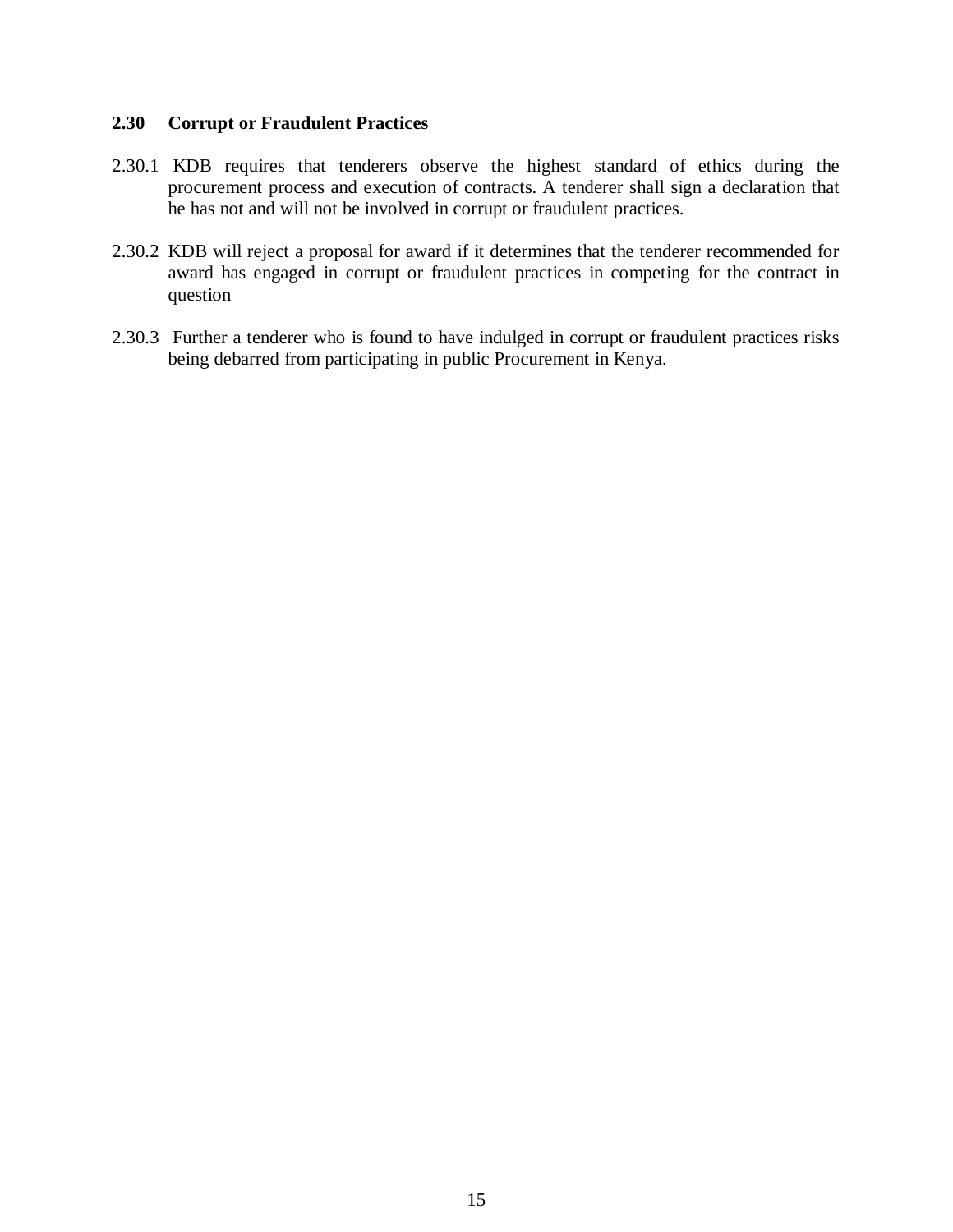# **Appendix to Instructions to Tenderers**

The following information for the procurement of insurance services shall complement, supplement, or amend, the provisions on the instructions to tenderers. Wherever there is a conflict between the provisions of the instructions to tenderers and the provisions of the appendix, the provisions of the appendix herein shall prevail over those of the instructions to tenderers.

| Instruction to tender | Particulars of Appendix to instructions to tenderers                |
|-----------------------|---------------------------------------------------------------------|
| reference             |                                                                     |
| 2.1                   | Medical Insurance providers- underwriting companies licensed        |
|                       | by IRA                                                              |
|                       |                                                                     |
| 2.12                  | The tender security shall be of 2% of tender sum and valid for      |
|                       | $150$ days                                                          |
| 2.13                  | Tender shall remain valid for 120 days from date of tender          |
|                       | opening.                                                            |
| 2.14                  | The tenderer shall prepare one $(1)$ original and one $(1)$ copy of |
|                       | the tender – properly bound and paginated                           |
|                       |                                                                     |
| $2.15.2$ (b)          | Thursday, $29^{th}$ March 2018 at 10.00am                           |
|                       |                                                                     |
| 2.16.1                | As $2.15.2$ (b) above                                               |
|                       |                                                                     |
| 2.16.2                | Bulky tenders which will not fit the tender box shall be received   |
|                       | at the procurement office and signed for.                           |
| 2.18.1                | As $2.15.2$ (b) above                                               |
|                       |                                                                     |
| 2.22.2                | Evaluation and Comparison of Tenders see (II) below                 |
|                       |                                                                     |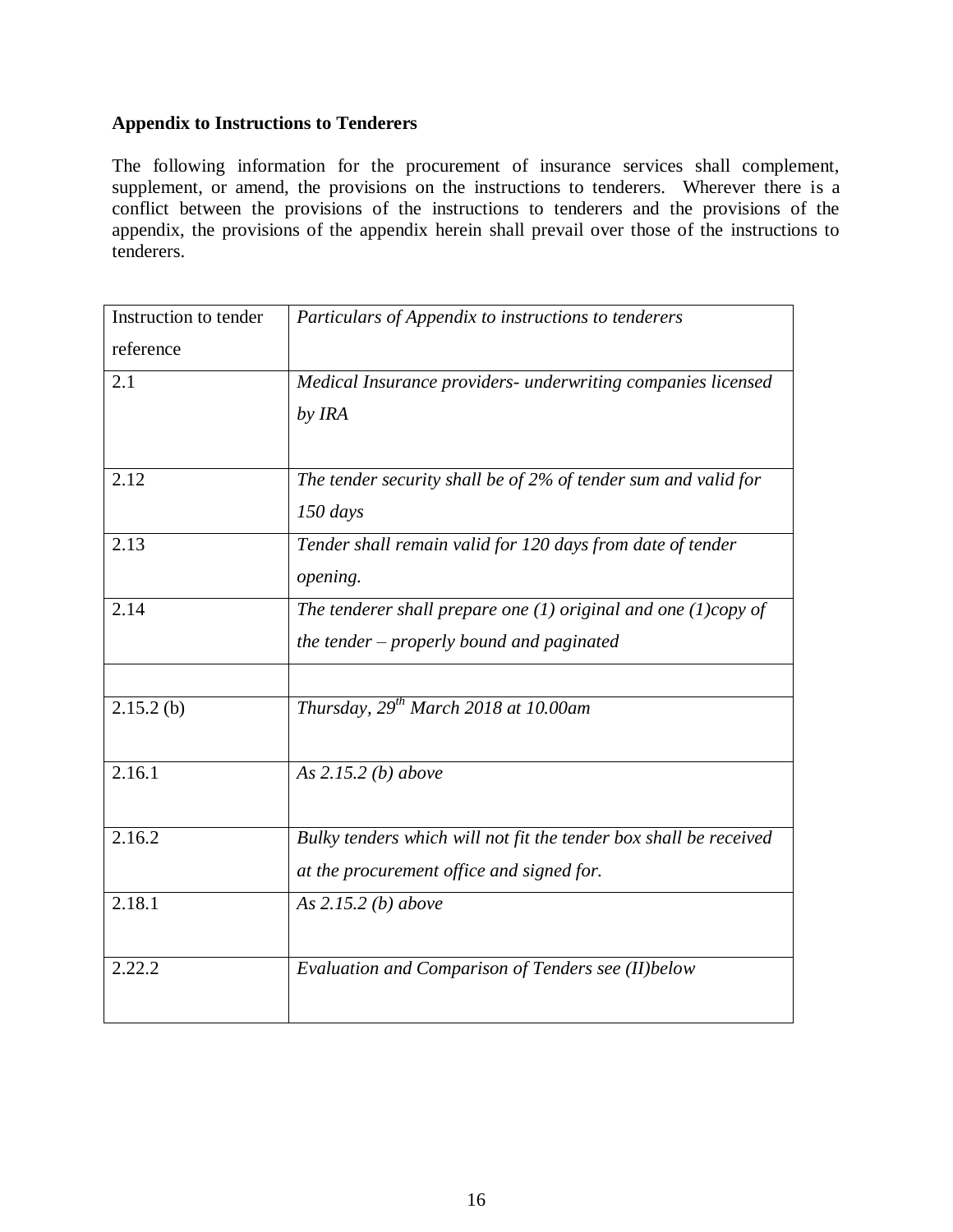# (II) EVALUATION CRITERIA

The evaluation criteria will be applied as indicated here below: -

| 1.             | <b>MANDATORY REQUIREMENTS</b>                                           | <b>YES/NO</b> |
|----------------|-------------------------------------------------------------------------|---------------|
| a.             | Tender security 2% of tender amount from reputable bank or Insurance    |               |
|                | company approved by Public Procurement Regulatory Authority.            |               |
| $b$ .          | Provide valid Registration certificate from IRA as a Medical Insurance  |               |
|                | provider (attach copy)                                                  |               |
| $\mathbf{C}$   | Registration as a member of AKI for the current year 2018(attached      |               |
|                | copy)                                                                   |               |
| $\mathbf d$    | Submit a Copy of Valid Tax Compliance Certificate from KRA              |               |
| e              | Submit copy of certificate of incorporation/Registration                |               |
| f              | Dully filled and signed and stamped Confidential Business               |               |
|                | Questionnaire Form                                                      |               |
| g              | Single business permit from County Government                           |               |
| $\mathbf{h}$   | Duly completed and signed and stamped form of tender                    |               |
| $\overline{i}$ | Must have been in existence in medical business for the last five years |               |
| $\mathbf{j}$   | Must have a Professional Indemnity Insurance Cover of at least Kshs.    |               |
|                | 50 Million and a valid copy be submitted.                               |               |
| $\bf k$        | Must have paid up capital of at least Kshs.200Million                   |               |
| $\mathbf{1}$   | Must have an annual gross premium from medical services                 |               |
|                | underwriting in previous year                                           |               |
| m              | Properly bound, good presented document (one Original and one           |               |
|                | copy). The tender document shall be paginated/serial numbered all       |               |
|                | pages.                                                                  |               |

# **Bidders must meet all the mandatory requirements to qualify for Technical Evaluation**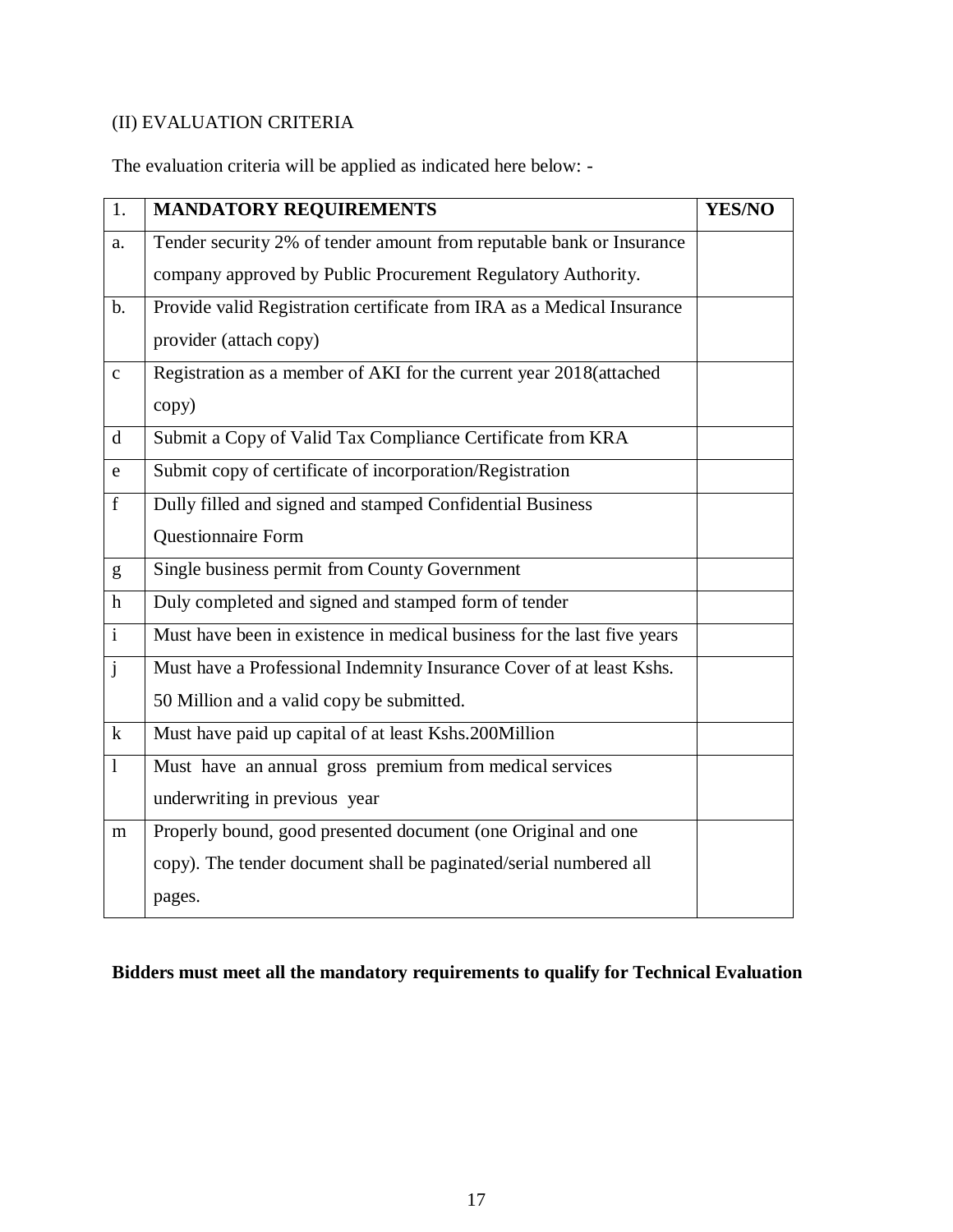# **TECHNICAL EVALUATION CRITERIA**

Compliance with the technical requirements of the tender. The Underwriter that will give the best offer will be awarded highest marks.

Consideration will be based but not limited to the following. Bidders to indicate either Yes or No against the list below and attach proof where necessary:

| No.            | Requirement                                                                              | Max            |
|----------------|------------------------------------------------------------------------------------------|----------------|
| a.             | i.Network coverage (9 marks)                                                             | 9              |
|                | Across the country (4 marks)                                                             |                |
|                | Overseas (5 Marks)                                                                       |                |
|                | ii. Waiting Period (5 marks)                                                             | 5              |
|                | Membership registration at inception (0 days: 1 mark, Greater than 1 day: 0              |                |
|                | mark                                                                                     |                |
|                | Card replacement (2-3 days: 2 marks, Less than 4 days: 1 mark,                           |                |
|                | greater than 4 days: 1 mark)                                                             |                |
|                | New Dependant addition (1 Day: 2 marks, Less than 5 days: 1 mark,                        |                |
|                | Greater than 5 days: 0 marks)                                                            |                |
|                | ii.Treatment of HIV/AIDS and other opportunistic conditions including                    | 5              |
|                | Anti-Retroviral Therapy (5 marks)                                                        |                |
|                | (Unlimited: 5 marks, Limited: 2 marks, Silent: 0 marks)                                  |                |
|                | iv. Treatment of pre-existing medical conditions (5 marks)                               | 5              |
|                | (Unlimited: 5 marks, Limited: 2 marks, Silent: 0 marks)                                  |                |
|                | v. Treatment of chronic illness (5 marks)                                                | 5              |
|                | (Unlimited: 5 marks, Limited: 2 marks, Silent: 0 marks)                                  |                |
|                | vii. Treatment from any injuries or sickness sustained as a result of riot, strike,      | 5              |
|                | terror and kindred risks (5 marks)                                                       |                |
|                | viii. Treatment of congenital conditions (5marks) (Yes: 5 marks, No: 0 marks)            | $\overline{2}$ |
|                | <b>SUB TOTAL</b>                                                                         | 36             |
| $\mathbf{b}$ . | Provide recommendation letters and contacts of five Corporate Clients for the            | 5              |
|                | last three years where an assignment of similar nature was rendered.                     |                |
| d.             | Claims settlement history, period, re-imbursement/Payments,                              | $\overline{2}$ |
|                | recommendation                                                                           |                |
|                | Settlement of claims history: Provide a list of ten hospitals, doctors, and<br>$\bullet$ |                |
|                | consultants paid in the last two years indicating the amount paid. (2)                   |                |
|                | marks).                                                                                  |                |
|                | Claim validity Period more than 1 month (1 mark)                                         | $\mathbf{1}$   |
|                | Claim payment Period within one month(1 mark)                                            | $\mathbf{1}$   |
|                | Time taken to refund prorated premiums for staff who have exited from                    | $\mathbf{1}$   |
|                | scheme, within one month (1 mark)                                                        |                |
|                | Last expense Timelines, within a week (1 mark)                                           | $\mathbf{1}$   |
|                | Payment to services providers within a month (1 mark)                                    | $\mathbf{1}$   |
|                | Recommendation letter from at least six (6) hospitals should be provided.                | 6              |
|                | (Attach proof) (6 marks, 1 mark per recommendation letter). The                          |                |
|                | recommendation should be in the last three years.                                        |                |
|                | <b>SUB TOTAL</b>                                                                         | 18             |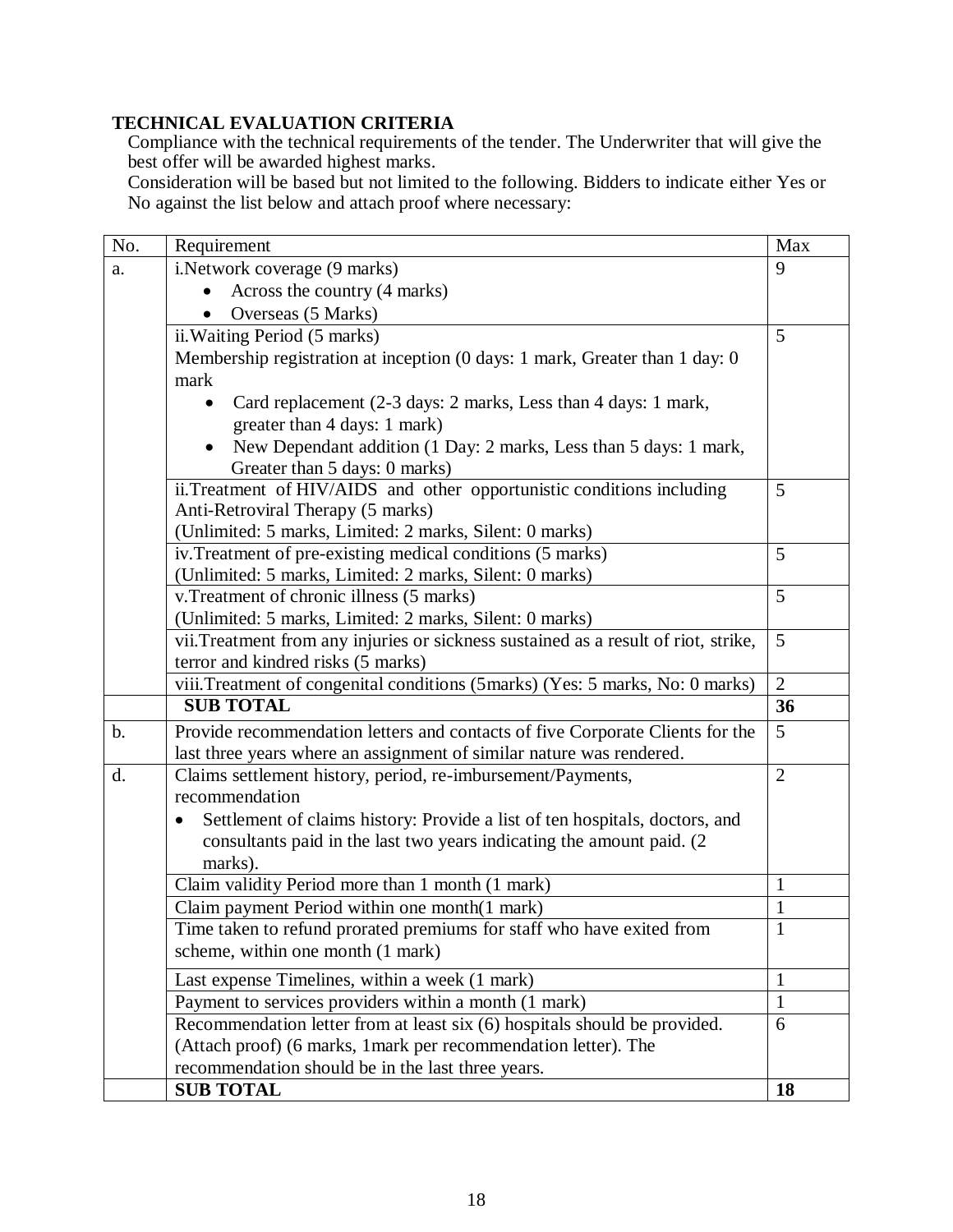| services. Attach IRA certificates for the past five years. (1 marks per relevant<br>certificate).<br>Qualification and Experience of Key Staff. You are required to provide<br>8<br>f<br>necessary Academic, Professional qualification and number of years in<br>managing and underwriting medical services.<br>Staff in these categories will be considered:<br>Underwriter (Actuarial, Insurance)<br>Claims Personnel (Actuarial, Insurance)<br><b>ICT</b><br><b>Medical Personnel</b><br>Qualification (2 Marks per category, must attach certificate).<br>Experience (1 Mark Per category, three years or more, must provide CV) of<br>$\overline{4}$<br>g.<br>Key staff of the underwriter in managing and underwriting medical services. (2)<br>marks each, (1 mark for attached certificate and 1 mark for experience)<br><b>SUB TOTAL</b><br>17<br>Submit a copy of audited Financial Statements for the last three (3) years<br>6<br>h.<br>(2015, 2016 and 2017). (6 marks, 2 marks for each statement provided.)<br>$\overline{3}$<br>Provide the following ratios<br>Current Ratio= Current Assets/ Current Liabilities. (1 mark)<br>Return on Equity (ROE) = (Net Income/Total Stakeholders Equity)*100. (1)<br>mark) Solvency Margin Ratios for 2014, 2015, 2016 Financial Year. (1 mark)<br><b>SUB TOTAL</b><br>9<br>Methodology and Convenience (Scheme Administration) Must have Call<br>3<br>$\mathbf{i}$ .<br>Center 24/7 (3 marks)<br>3<br>Must have Liaison person and Alternate person (3 marks)<br>$\overline{2}$<br>Training/Sensitizing of clients (2 marks)<br>Cost of Replacing a Card(2 marks)<br>$\overline{2}$<br>Kshs 0 to 500 (2 marks)<br>over 500 to 1000(1mark)<br>No Optical Pre-Authorization (5 marks)<br>5<br>$\overline{5}$<br>Value Addition proposed by the Underwriter (1 mark each upto 5 maximum)<br>j.<br><b>TOTAL</b><br>100 |    |                                                                             |   |
|-----------------------------------------------------------------------------------------------------------------------------------------------------------------------------------------------------------------------------------------------------------------------------------------------------------------------------------------------------------------------------------------------------------------------------------------------------------------------------------------------------------------------------------------------------------------------------------------------------------------------------------------------------------------------------------------------------------------------------------------------------------------------------------------------------------------------------------------------------------------------------------------------------------------------------------------------------------------------------------------------------------------------------------------------------------------------------------------------------------------------------------------------------------------------------------------------------------------------------------------------------------------------------------------------------------------------------------------------------------------------------------------------------------------------------------------------------------------------------------------------------------------------------------------------------------------------------------------------------------------------------------------------------------------------------------------------------------------------------------------------------------------------------------------------------------------------------------------------------------------------------|----|-----------------------------------------------------------------------------|---|
|                                                                                                                                                                                                                                                                                                                                                                                                                                                                                                                                                                                                                                                                                                                                                                                                                                                                                                                                                                                                                                                                                                                                                                                                                                                                                                                                                                                                                                                                                                                                                                                                                                                                                                                                                                                                                                                                             | e. | Demonstrate experience of the underwriter in provision of medical insurance | 5 |
|                                                                                                                                                                                                                                                                                                                                                                                                                                                                                                                                                                                                                                                                                                                                                                                                                                                                                                                                                                                                                                                                                                                                                                                                                                                                                                                                                                                                                                                                                                                                                                                                                                                                                                                                                                                                                                                                             |    |                                                                             |   |
|                                                                                                                                                                                                                                                                                                                                                                                                                                                                                                                                                                                                                                                                                                                                                                                                                                                                                                                                                                                                                                                                                                                                                                                                                                                                                                                                                                                                                                                                                                                                                                                                                                                                                                                                                                                                                                                                             |    |                                                                             |   |
|                                                                                                                                                                                                                                                                                                                                                                                                                                                                                                                                                                                                                                                                                                                                                                                                                                                                                                                                                                                                                                                                                                                                                                                                                                                                                                                                                                                                                                                                                                                                                                                                                                                                                                                                                                                                                                                                             |    |                                                                             |   |
|                                                                                                                                                                                                                                                                                                                                                                                                                                                                                                                                                                                                                                                                                                                                                                                                                                                                                                                                                                                                                                                                                                                                                                                                                                                                                                                                                                                                                                                                                                                                                                                                                                                                                                                                                                                                                                                                             |    |                                                                             |   |
|                                                                                                                                                                                                                                                                                                                                                                                                                                                                                                                                                                                                                                                                                                                                                                                                                                                                                                                                                                                                                                                                                                                                                                                                                                                                                                                                                                                                                                                                                                                                                                                                                                                                                                                                                                                                                                                                             |    |                                                                             |   |
|                                                                                                                                                                                                                                                                                                                                                                                                                                                                                                                                                                                                                                                                                                                                                                                                                                                                                                                                                                                                                                                                                                                                                                                                                                                                                                                                                                                                                                                                                                                                                                                                                                                                                                                                                                                                                                                                             |    |                                                                             |   |
|                                                                                                                                                                                                                                                                                                                                                                                                                                                                                                                                                                                                                                                                                                                                                                                                                                                                                                                                                                                                                                                                                                                                                                                                                                                                                                                                                                                                                                                                                                                                                                                                                                                                                                                                                                                                                                                                             |    |                                                                             |   |
|                                                                                                                                                                                                                                                                                                                                                                                                                                                                                                                                                                                                                                                                                                                                                                                                                                                                                                                                                                                                                                                                                                                                                                                                                                                                                                                                                                                                                                                                                                                                                                                                                                                                                                                                                                                                                                                                             |    |                                                                             |   |
|                                                                                                                                                                                                                                                                                                                                                                                                                                                                                                                                                                                                                                                                                                                                                                                                                                                                                                                                                                                                                                                                                                                                                                                                                                                                                                                                                                                                                                                                                                                                                                                                                                                                                                                                                                                                                                                                             |    |                                                                             |   |
|                                                                                                                                                                                                                                                                                                                                                                                                                                                                                                                                                                                                                                                                                                                                                                                                                                                                                                                                                                                                                                                                                                                                                                                                                                                                                                                                                                                                                                                                                                                                                                                                                                                                                                                                                                                                                                                                             |    |                                                                             |   |
|                                                                                                                                                                                                                                                                                                                                                                                                                                                                                                                                                                                                                                                                                                                                                                                                                                                                                                                                                                                                                                                                                                                                                                                                                                                                                                                                                                                                                                                                                                                                                                                                                                                                                                                                                                                                                                                                             |    |                                                                             |   |
|                                                                                                                                                                                                                                                                                                                                                                                                                                                                                                                                                                                                                                                                                                                                                                                                                                                                                                                                                                                                                                                                                                                                                                                                                                                                                                                                                                                                                                                                                                                                                                                                                                                                                                                                                                                                                                                                             |    |                                                                             |   |
|                                                                                                                                                                                                                                                                                                                                                                                                                                                                                                                                                                                                                                                                                                                                                                                                                                                                                                                                                                                                                                                                                                                                                                                                                                                                                                                                                                                                                                                                                                                                                                                                                                                                                                                                                                                                                                                                             |    |                                                                             |   |
|                                                                                                                                                                                                                                                                                                                                                                                                                                                                                                                                                                                                                                                                                                                                                                                                                                                                                                                                                                                                                                                                                                                                                                                                                                                                                                                                                                                                                                                                                                                                                                                                                                                                                                                                                                                                                                                                             |    |                                                                             |   |
|                                                                                                                                                                                                                                                                                                                                                                                                                                                                                                                                                                                                                                                                                                                                                                                                                                                                                                                                                                                                                                                                                                                                                                                                                                                                                                                                                                                                                                                                                                                                                                                                                                                                                                                                                                                                                                                                             |    |                                                                             |   |
|                                                                                                                                                                                                                                                                                                                                                                                                                                                                                                                                                                                                                                                                                                                                                                                                                                                                                                                                                                                                                                                                                                                                                                                                                                                                                                                                                                                                                                                                                                                                                                                                                                                                                                                                                                                                                                                                             |    |                                                                             |   |
|                                                                                                                                                                                                                                                                                                                                                                                                                                                                                                                                                                                                                                                                                                                                                                                                                                                                                                                                                                                                                                                                                                                                                                                                                                                                                                                                                                                                                                                                                                                                                                                                                                                                                                                                                                                                                                                                             |    |                                                                             |   |
|                                                                                                                                                                                                                                                                                                                                                                                                                                                                                                                                                                                                                                                                                                                                                                                                                                                                                                                                                                                                                                                                                                                                                                                                                                                                                                                                                                                                                                                                                                                                                                                                                                                                                                                                                                                                                                                                             |    |                                                                             |   |
|                                                                                                                                                                                                                                                                                                                                                                                                                                                                                                                                                                                                                                                                                                                                                                                                                                                                                                                                                                                                                                                                                                                                                                                                                                                                                                                                                                                                                                                                                                                                                                                                                                                                                                                                                                                                                                                                             |    |                                                                             |   |
|                                                                                                                                                                                                                                                                                                                                                                                                                                                                                                                                                                                                                                                                                                                                                                                                                                                                                                                                                                                                                                                                                                                                                                                                                                                                                                                                                                                                                                                                                                                                                                                                                                                                                                                                                                                                                                                                             |    |                                                                             |   |
|                                                                                                                                                                                                                                                                                                                                                                                                                                                                                                                                                                                                                                                                                                                                                                                                                                                                                                                                                                                                                                                                                                                                                                                                                                                                                                                                                                                                                                                                                                                                                                                                                                                                                                                                                                                                                                                                             |    |                                                                             |   |
|                                                                                                                                                                                                                                                                                                                                                                                                                                                                                                                                                                                                                                                                                                                                                                                                                                                                                                                                                                                                                                                                                                                                                                                                                                                                                                                                                                                                                                                                                                                                                                                                                                                                                                                                                                                                                                                                             |    |                                                                             |   |
|                                                                                                                                                                                                                                                                                                                                                                                                                                                                                                                                                                                                                                                                                                                                                                                                                                                                                                                                                                                                                                                                                                                                                                                                                                                                                                                                                                                                                                                                                                                                                                                                                                                                                                                                                                                                                                                                             |    |                                                                             |   |
|                                                                                                                                                                                                                                                                                                                                                                                                                                                                                                                                                                                                                                                                                                                                                                                                                                                                                                                                                                                                                                                                                                                                                                                                                                                                                                                                                                                                                                                                                                                                                                                                                                                                                                                                                                                                                                                                             |    |                                                                             |   |
|                                                                                                                                                                                                                                                                                                                                                                                                                                                                                                                                                                                                                                                                                                                                                                                                                                                                                                                                                                                                                                                                                                                                                                                                                                                                                                                                                                                                                                                                                                                                                                                                                                                                                                                                                                                                                                                                             |    |                                                                             |   |
|                                                                                                                                                                                                                                                                                                                                                                                                                                                                                                                                                                                                                                                                                                                                                                                                                                                                                                                                                                                                                                                                                                                                                                                                                                                                                                                                                                                                                                                                                                                                                                                                                                                                                                                                                                                                                                                                             |    |                                                                             |   |
|                                                                                                                                                                                                                                                                                                                                                                                                                                                                                                                                                                                                                                                                                                                                                                                                                                                                                                                                                                                                                                                                                                                                                                                                                                                                                                                                                                                                                                                                                                                                                                                                                                                                                                                                                                                                                                                                             |    |                                                                             |   |
|                                                                                                                                                                                                                                                                                                                                                                                                                                                                                                                                                                                                                                                                                                                                                                                                                                                                                                                                                                                                                                                                                                                                                                                                                                                                                                                                                                                                                                                                                                                                                                                                                                                                                                                                                                                                                                                                             |    |                                                                             |   |
|                                                                                                                                                                                                                                                                                                                                                                                                                                                                                                                                                                                                                                                                                                                                                                                                                                                                                                                                                                                                                                                                                                                                                                                                                                                                                                                                                                                                                                                                                                                                                                                                                                                                                                                                                                                                                                                                             |    |                                                                             |   |
|                                                                                                                                                                                                                                                                                                                                                                                                                                                                                                                                                                                                                                                                                                                                                                                                                                                                                                                                                                                                                                                                                                                                                                                                                                                                                                                                                                                                                                                                                                                                                                                                                                                                                                                                                                                                                                                                             |    |                                                                             |   |
|                                                                                                                                                                                                                                                                                                                                                                                                                                                                                                                                                                                                                                                                                                                                                                                                                                                                                                                                                                                                                                                                                                                                                                                                                                                                                                                                                                                                                                                                                                                                                                                                                                                                                                                                                                                                                                                                             |    |                                                                             |   |
|                                                                                                                                                                                                                                                                                                                                                                                                                                                                                                                                                                                                                                                                                                                                                                                                                                                                                                                                                                                                                                                                                                                                                                                                                                                                                                                                                                                                                                                                                                                                                                                                                                                                                                                                                                                                                                                                             |    |                                                                             |   |

NB: To qualify at technical evaluation the bidder must score a minimum of 70% in order to proceed to financial evaluation.

# **FINANCIAL EVALUATION**

The firms that would offer the lowest evaluated premium will be considered for award of tender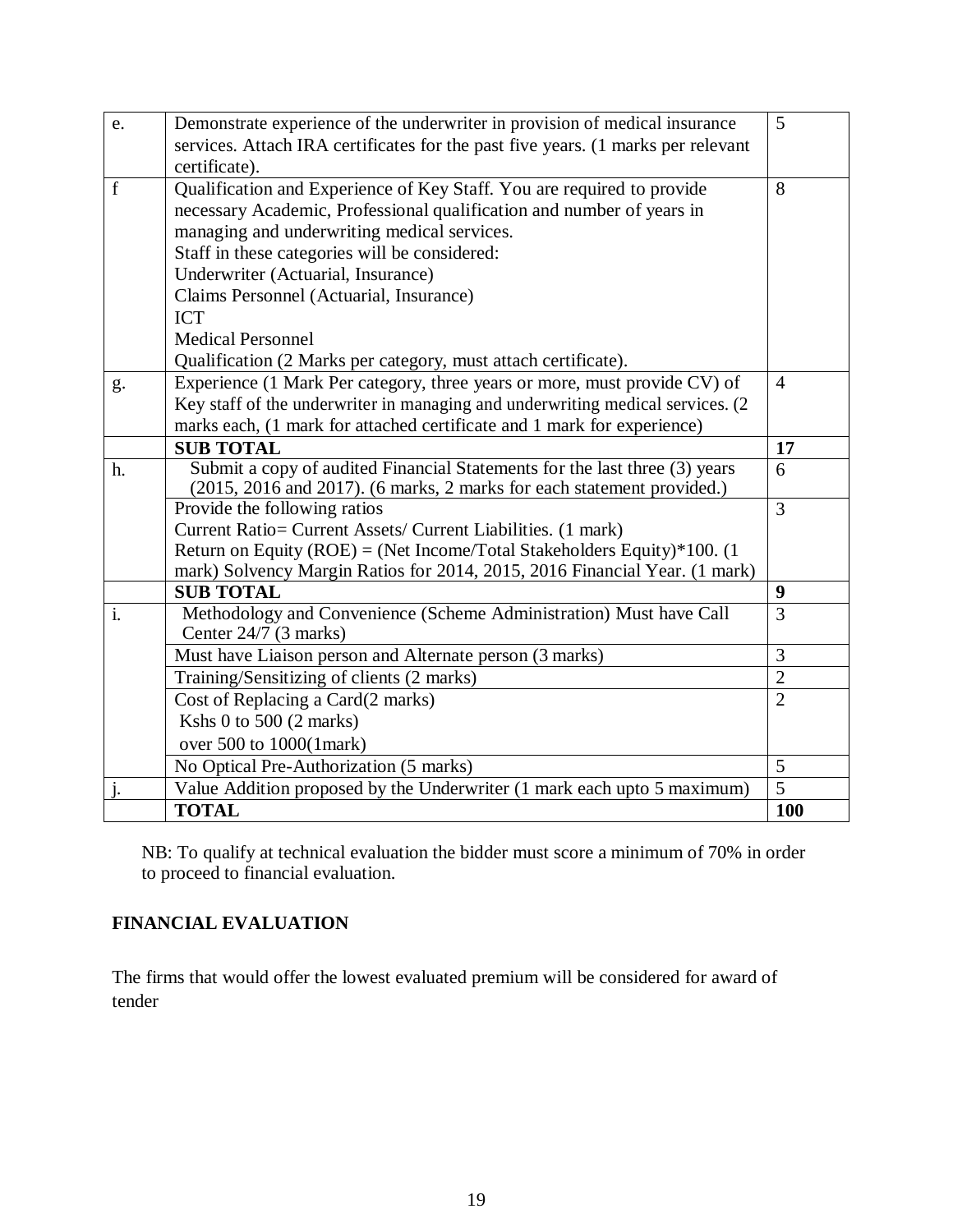# **SECTION III - GENERAL CONDITIONS OF CONTRACT**

# **Table of Clauses**

Page

| 3.1  |                                           | 22 |
|------|-------------------------------------------|----|
| 3.2  |                                           | 22 |
| 3.3  |                                           | 22 |
| 3.4  | Use of Contract Documents and Information | 23 |
| 3.5  |                                           | 23 |
| 3.6  |                                           | 23 |
| 3.7  |                                           | 24 |
| 3.8  |                                           | 24 |
| 3.9  |                                           | 24 |
| 3.10 |                                           | 24 |
| 3.11 |                                           | 25 |
| 3.12 |                                           | 25 |
| 3.13 |                                           | 25 |
| 3.14 |                                           | 26 |
| 3.15 |                                           | 26 |
| 3.16 |                                           | 26 |
| 3.17 |                                           | 26 |
| 3.18 |                                           | 27 |
|      |                                           |    |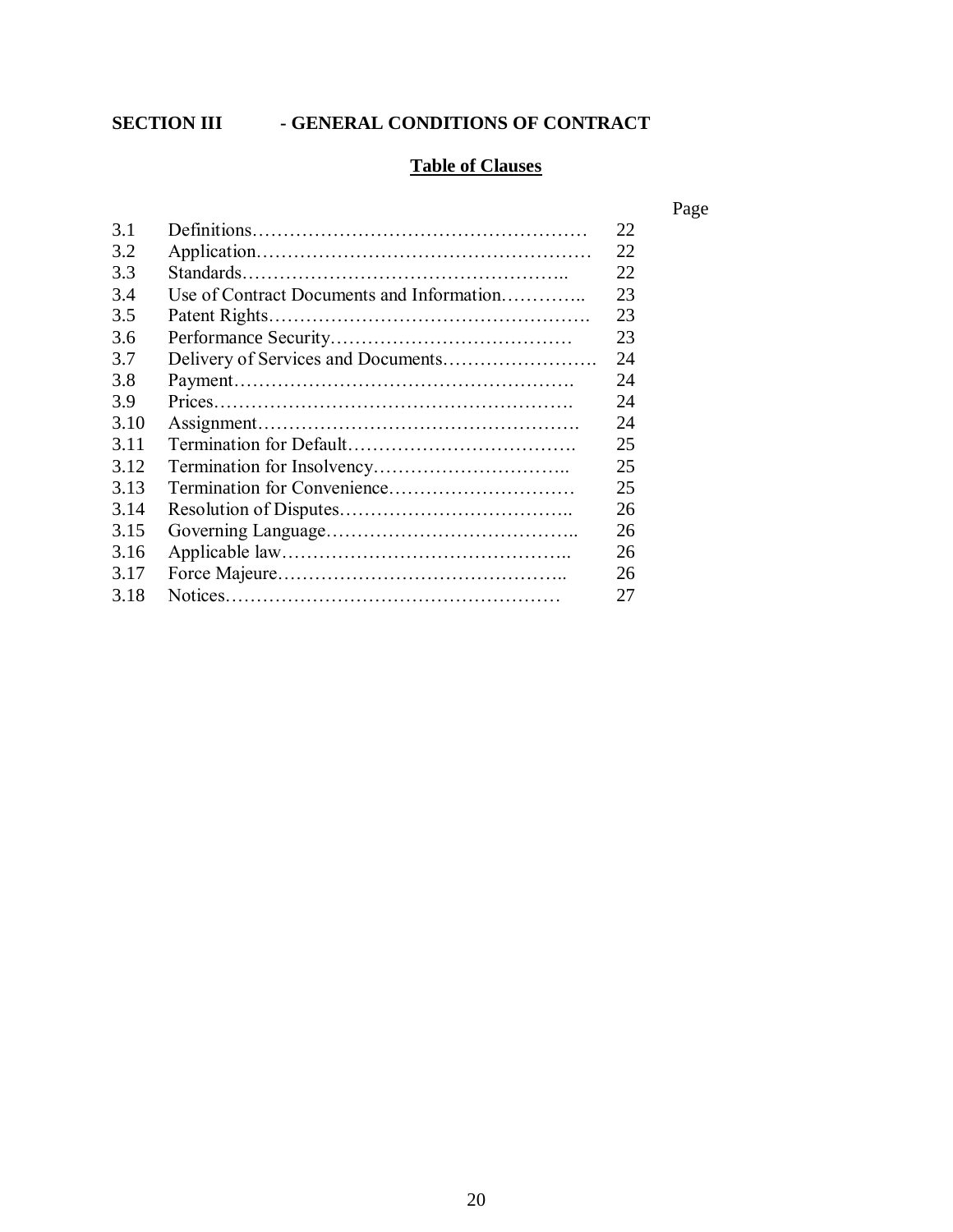# **SECTION IIIGENERAL CONDITIONS OF CONTRACT**

# **3.1. Definitions**

- 3.1.1 In this Contract, the following terms shall be interpreted as indicated:
	- (a) "The Contract" means the agreement entered into between KDB and the tenderer, as recorded in the Contract Form signed by the parties, including all attachments and appendices thereto and all documents incorporated by reference therein.
	- (b) "The Contract Price" means the price payable to the tenderer under the Contract for the full and proper performance of its contractual obligations
	- (c) "The Services" means services to be provided by the tenderer including any documents, which the tenderer is required to provide to KDB under the Contract.
	- (d) "KDB" means the organization procuring the services under this **Contract**
	- (e) "The Contractor" means the organization or firm providing the services under this Contract.
	- (f) "GCC" means the General Conditions of Contract contained in this section.
	- (g) "SCC" means the Special Conditions of Contract
	- (h) "Day" means calendar day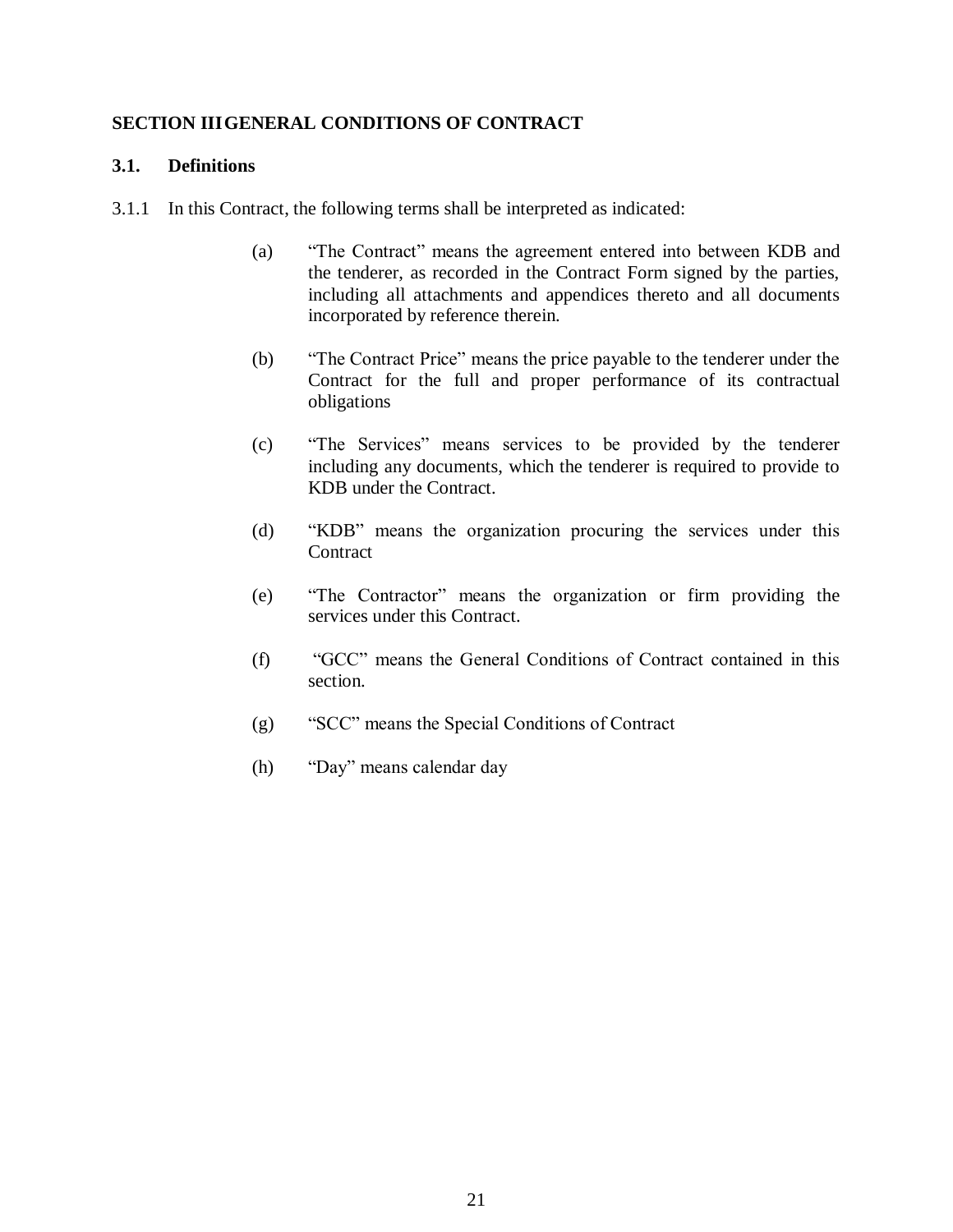# **3.2. Application**

3.2.1 These General Conditions shall apply to the extent that they are not superceded by provisions of other part of the contract

# 3.3. **Standards**

3.3.1 The services provided under this Contract shall conform to the standards mentioned in the schedule of requirements.

# **3.4. Use of Contract Documents and Information**

- 3.4.1 The Contractor shall not, without the KDB's prior written consent, disclose the Contract, or any provision thereof, or any specification, plan, drawing, pattern, sample, or information furnished by or on behalf of KDB in connection therewith, to any person other than a person employed by the contractor in the performance of the Contract.
- 3.4.2 The Contractor shall not, without the KDB's prior written consent, make use of any document or information enumerated in paragraph 2.4.1 above.
- 3.4.3 Any document, other than the Contract itself, enumerated in paragraph 2.4.1 shall remain the property of KDB and shall be returned (all copies) to KDB on completion of the contract's or performance under the Contract if so required by the KDB.

#### **3.5. Patent Rights**

3.5.1 The Contractor shall indemnify KDB against all third-party claims of infringement of patent, trademark, or industrial design rights arising from use of the services under the contract or any part thereof.

#### **3.6 Performance Security**

- 3.6.1 Within fourteen (14) days of receipt of the notification of Contract award, the successful tenderer shall furnish to KDB the performance security where applicable in the amount specified in SCC
- 3.6.2 The proceeds of the performance security shall be payable to KDB as compensation for any loss resulting from the Tenderer's failure to complete its obligations under the Contract.
- 3.6.3 The performance security shall be denominated in the currency of the Contract, or in a freely convertible currency acceptable to KDB and shall be in the form of bank guarantee or irrevocable letter of credit issued by a reputable bank located in Kenya acceptable to the Procuring entity in the form provided in the tender documents.
- 3.6.4 The performance security will be discharged by KDB and returned to the Candidate not later than thirty (30) days following the date of completion of the Contractor's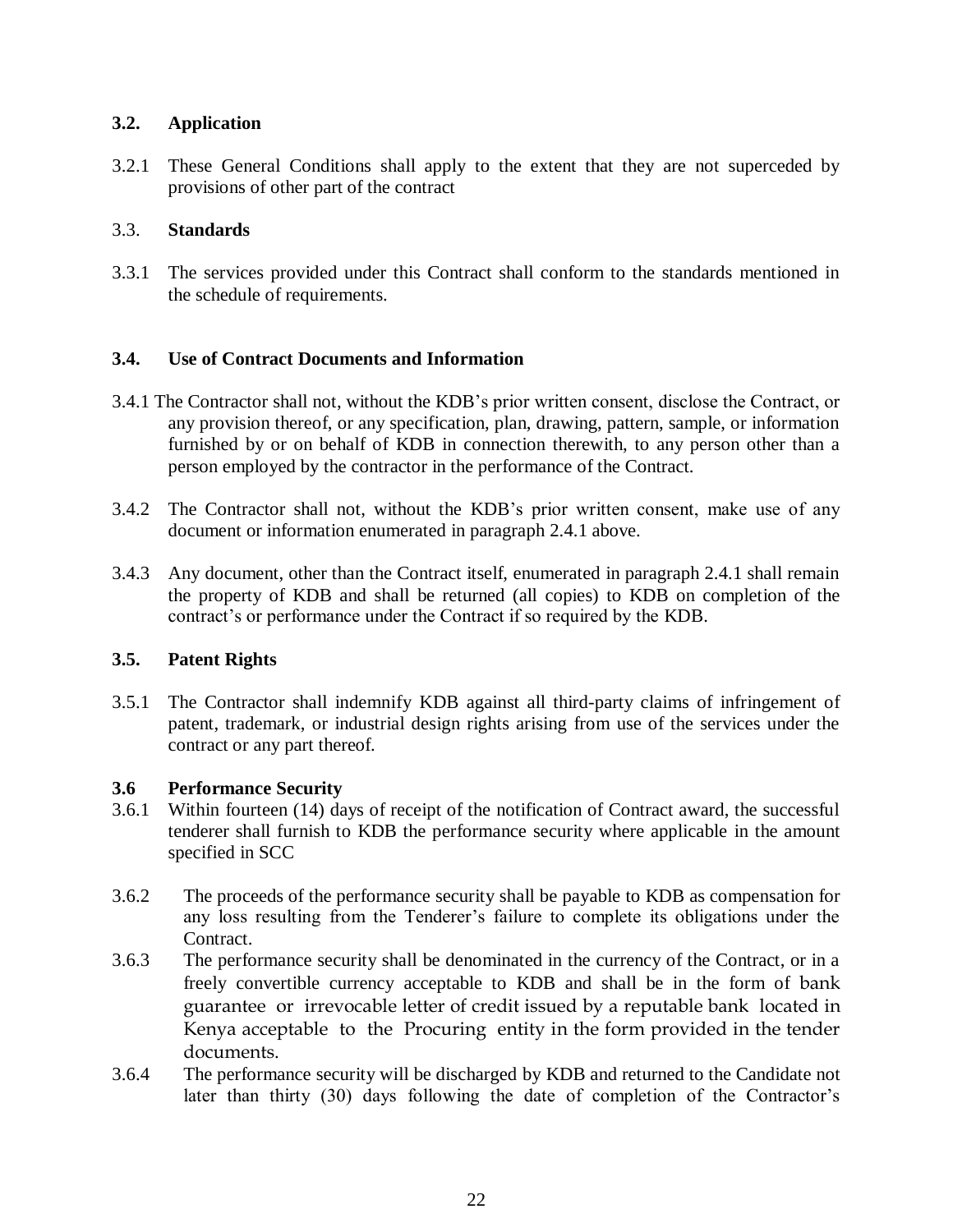performance of obligations under the Contract, including any warranty obligations, under the Contract.

# **3.7. Delivery of services and Documents**

3.7.1 Delivery of the services shall be made by the Contractor in accordance with the terms specified by KDB in the schedule of requirements and the special conditions of contract

# **3.8. Payment**

- 3.81. The method and conditions of payment to be made to the contractor under this Contract shall be specified in SCC
- 3.82. Payment shall be made promptly by KDB, but in no case later than sixty (60) days after submission of an invoice or claim by the contractor

# **3.9. Prices**

- 3.9.1 Prices charges by the contractor for Services performed under the Contract shall not, with the exception of any price adjustments authorized in SCC vary from the prices quoted by the tenderer in its tender or in the KDB's request for tender validity extension the case may be. No variation in or modification to the terms of the contract shall be made except by written amendments signed by the parties.
- 3.9.2 Contract price variations shall not be allowed for contracts not exceeding one year (12 months)
- 3.9.3 Where contract price variation is allowed the variation shall not exceed 10% of the original contract price
- 3.9.4 Price variation requests shall be processed by KDB within 30 days of receiving the request.

#### **3.10. Assignment**

3.10.1 The Contractor shall not assign, in whole or in part, its obligations to perform under this Contract, except with the KDB's prior written consent.

# **3.11. Termination for Default**

- 3.11.1KDBmay, without prejudice to any other remedy for breach of Contract, by written notice of default sent to the Contractor terminate this Contract in whole or in part:
	- (a) if the Contractor fails to provide any or all of the services within the period(s) specified in the Contract, or within any extension thereof granted by the KDB.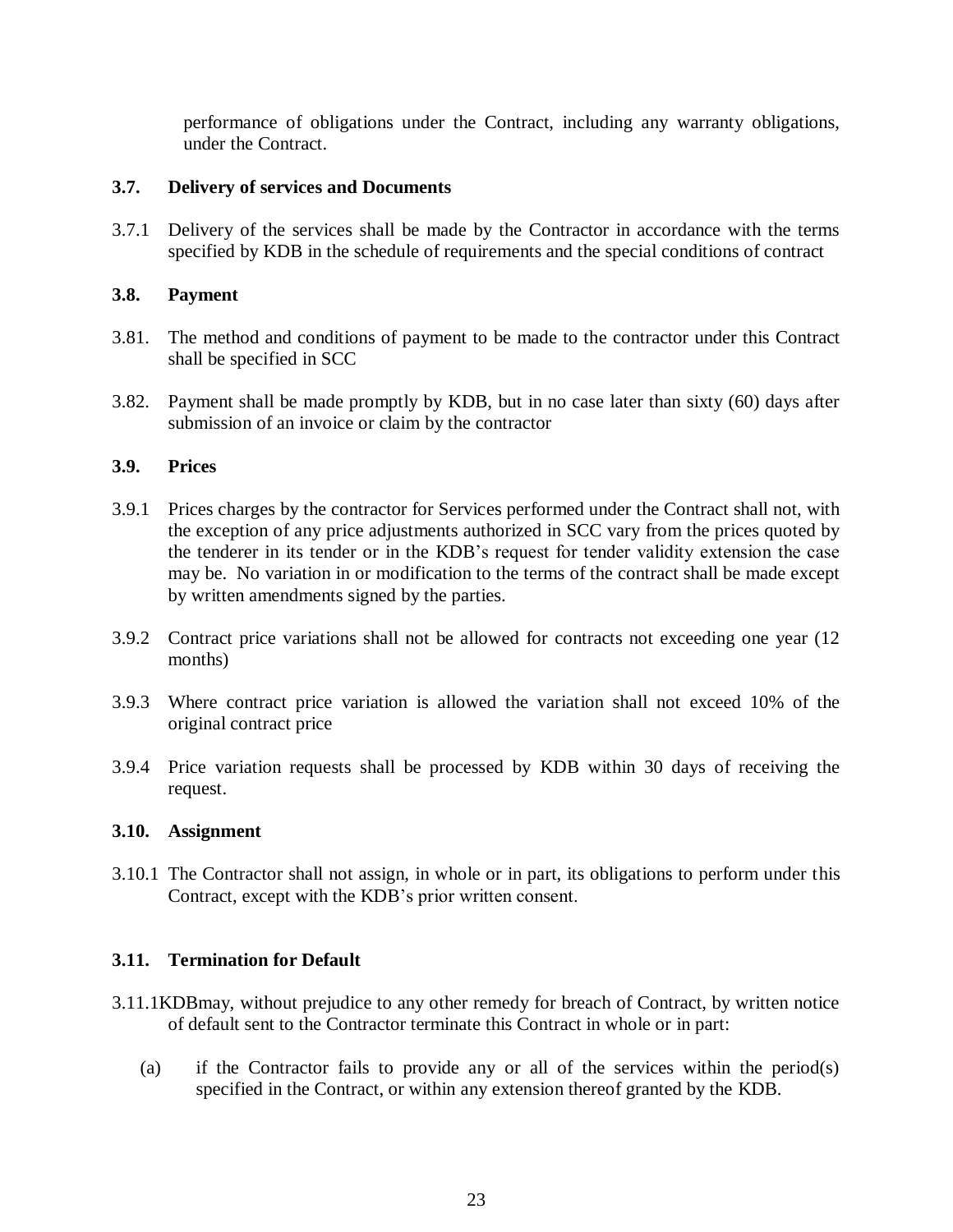- (b) If the Contractor fails to perform any other obligation(s) under the Contract
- (c) If the Contract in the judgment of KDB has engaged in corrupt or fraudulent practices in competing for or in executing the contract
- 3.11.2 In the event KDB terminates the contract in whole or in part, it may procure, upon such terms and in such manner as it deems appropriate, services similar to those un-delivered and the Contractor shall be liable to KDB for any excess costs for such similar services. However the contractor shall continue performance of the contract to extent not terminated.

# **3.12. Termination for Insolvency**

3.12.1 KDB may at any time terminate the contract by giving written notice to the Contractor if the contractor becomes bankrupt or otherwise insolvent. In this event, termination will be without compensation to the contractor, provided that such termination will not prejudice or affect any right of action or remedy, which has accrued or will accrue thereafter to the KDB.

# **3.13. Termination for Convenience**

- 3.13.1 KDB by written notice sent to the contractor, may terminate the contract in whole or in part, at any time for its convenience. The notice of termination shall specify that the termination is for the procuring entities convenience, the extent to which performance of the contractor of the contract is terminated and the date on which such termination becomes effective.
- 3.13.2 For the remaining part of the contract after termination KDB may elect to cancel the services and pay to the contractor an agreed amount for partially completed services.

#### **3.14 Resolution of Disputes**

- 3.14.1 KDB and the contractor shall make every effort to resolve amicably by direct informal negotiations and disagreement or disputes arising between them under or in connection with the contract
- 3.14.2 If after thirty (30) days from the commencement of such informal negotiations both parties have been unable to resolve amicably a contract dispute either party may require that the dispute be referred for resolution to the formal mechanisms specified in the SCC.

### **3.15. Governing Language**

3.15.1. The contract shall be written in the English language. All correspondence and other documents pertaining to the contract, which are exchanged by the parties shall be written in the same language.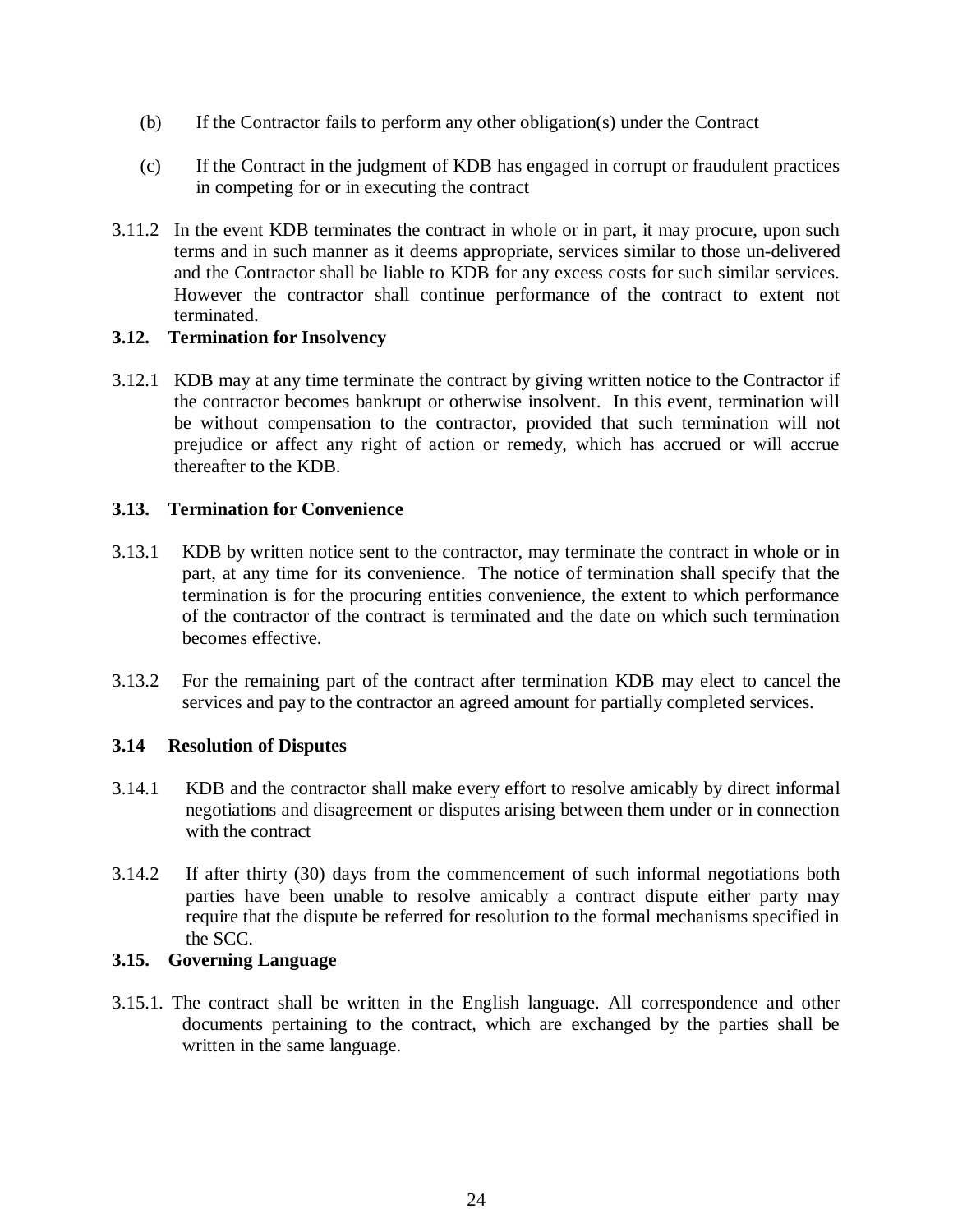# **3.16. Applicable Law**

3.16.1 The contract shall be interpreted in accordance with the laws of Kenya unless otherwise expressly specified in the SCC.

# **3.17 Force Majeure**

3.17.1 The Contractor shall not be liable for forfeiture of its performance security, or termination for default if and to the extent that its delay in performance or other failure to perform its obligations under the Contract is the result of an event of Force Majeure.

# **3.18 Notices**

- 3.18.1 Any notices given by one party to the other pursuant to this contract shall be sent to the other party by post or by Fax or Email and confirmed in writing to the other party's address specified in the SCC.
- 3.18.2 A notice shall be effective when delivered or on the notices effective date, whichever is later.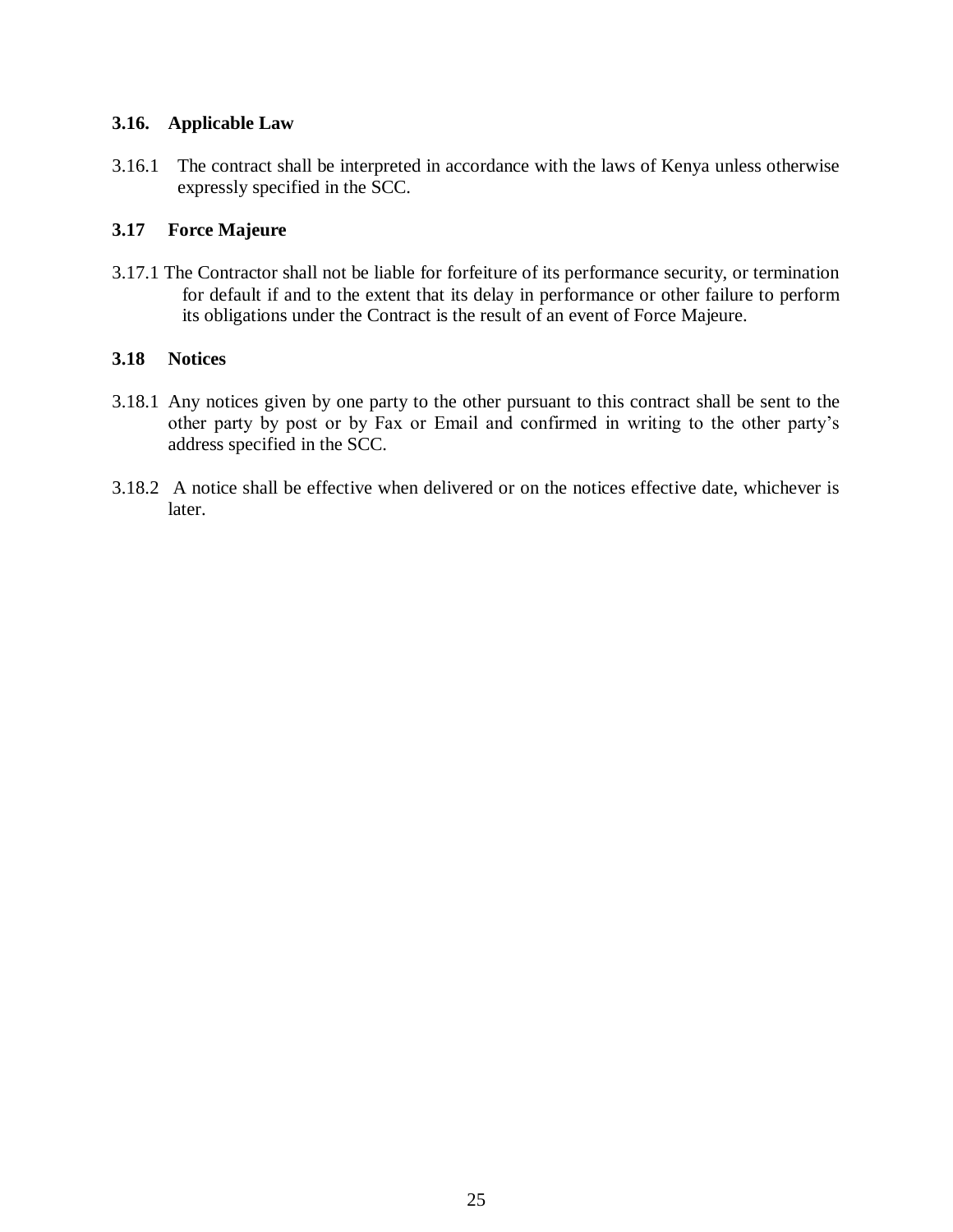# **SECTION IV - SPECIAL CONDITIONS OF CONTRACT**

#### **Notes on Special Conditions of Contract**

- 1. The clauses in this section are intended to assist KDB in providing contract-specific information in relation to corresponding clauses in the General Conditions of Contract
- 2. The Provisions of Section IV complement the General Conditions of Contract included in Section III, specifying contractual requirements linked to the special circumstances of KDB and the insurance cover required. In preparing Section IV, the following aspects should be taken into consideration.
	- (a) Information that complement provisions of Section III must be incorporated; and
	- (b) Amendments and/or supplements to provisions of Section III, as necessitated by the circumstances of the specific insurance cover required must also be incorporated.
- 3. Where there is a conflict between the provisions of the special conditions of contract and the provisions of the general conditions of contract, the provisions of the special conditions of contract shall prevail over the provisions of the general conditions of contract.
- 4. Any clause to be included in this section must be consistent with the applicable public procurement law and regulations.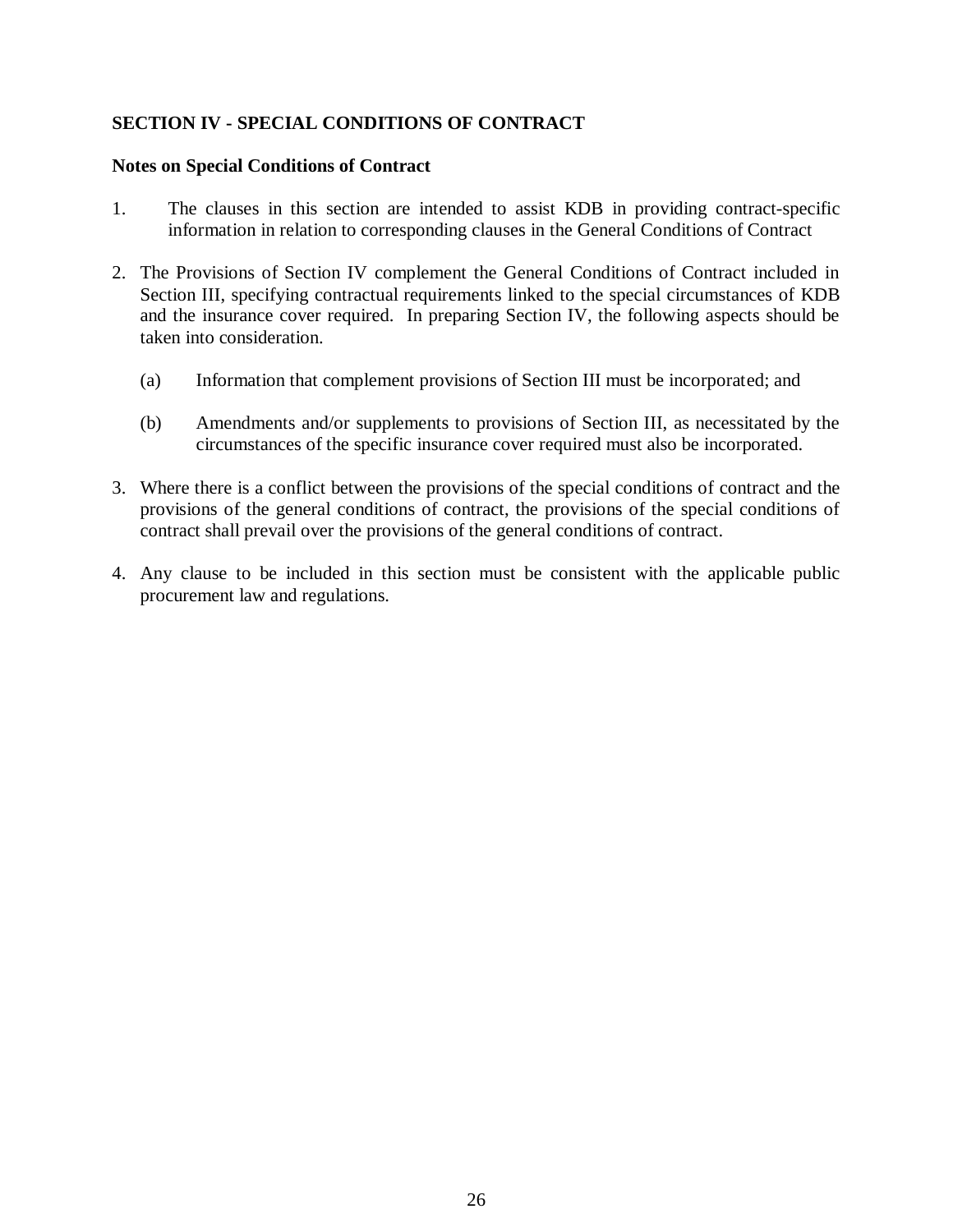| Reference of general conditions of contract | Special condition of contract                                                                                                 |  |  |
|---------------------------------------------|-------------------------------------------------------------------------------------------------------------------------------|--|--|
| 3.6 Performance security                    | Performance Security will be 10% of<br>tender sum                                                                             |  |  |
| 3.7 Delivery of Services                    | Period of cover is one (1) year<br>Time of cover 24 hours                                                                     |  |  |
| 3.16 Applicable law                         | The laws of Kenya                                                                                                             |  |  |
| 3.18 Notices                                | The Managing Director<br>Kenya Dairy Board<br>NSSF Building Block A $10^{th}$ Floor<br>P.O. Box 30406 00100<br><b>NAIROBI</b> |  |  |

4.2 Special Conditions of Contract as relates to the General Conditions of Contract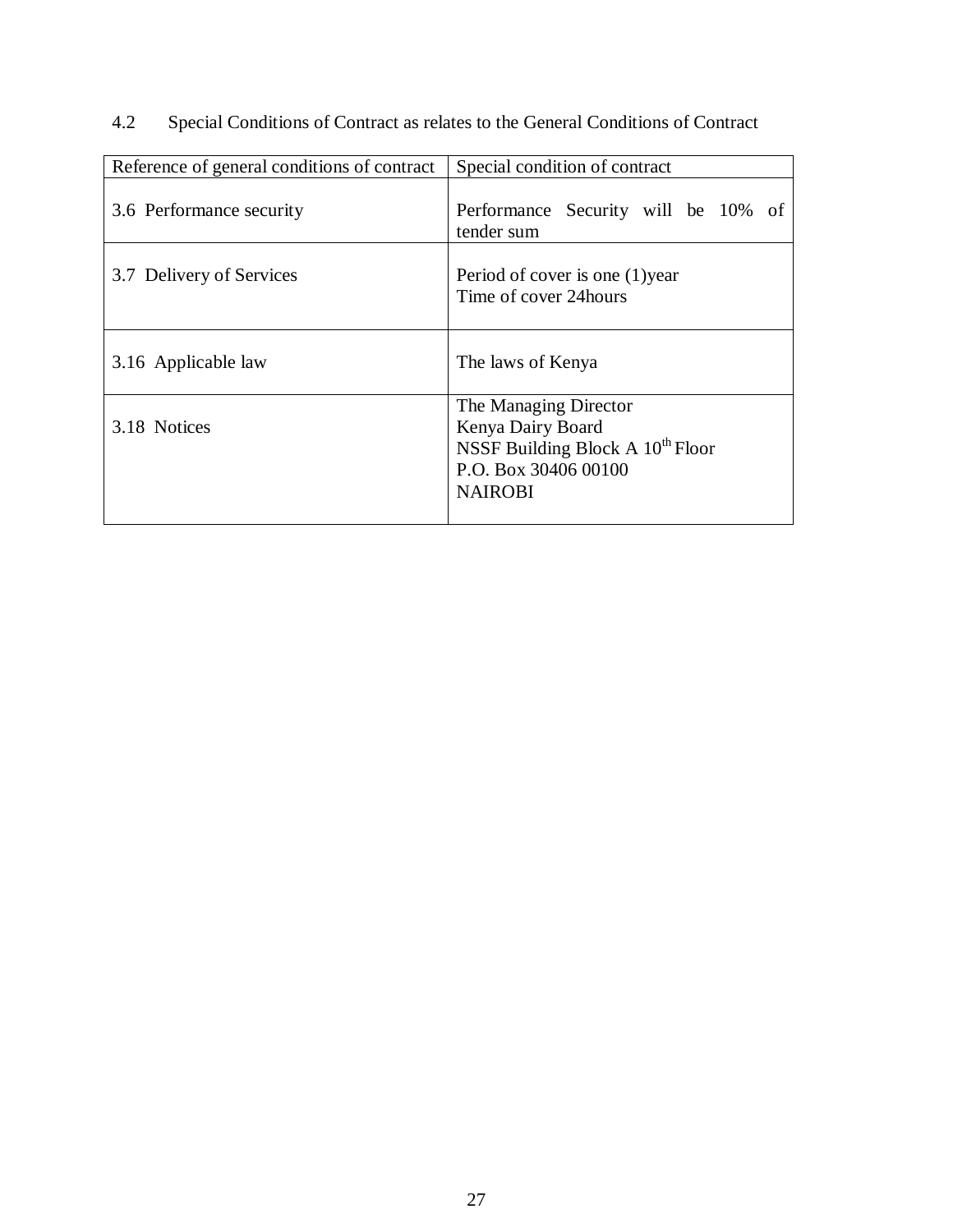# **SECTION V - SCHEDULE OF REQUIREMENTS**

# DETAILS OF MEDICAL INSURANCE COVER

Kenya Dairy Board now intends to procure a medical insurance cover for one hundred and thirty nine (139) staff and twelve (12) board members through an Insurance Service Provider. The Board has three different categories of staff namely:

- 1. Board Members whose scope will include medial cover for individual Board Members only as will be outlined. This has been classified as Category A
- 2. Permanent Employees –scope will include medical cover for the employee, spouse and dependents. These has been classified as Category B, C and D.

KDB has employees spread out country wide:

The insurance underwriting company will be expected to provide a scheme that entails benefits which ensure members of staff receive quality health care. While it is appreciated that medical schemes come with inherent controls and procedures, KDB is hoping that the selected provider will look at the possibility of ensuring that any controls and procedures are not unnecessarily bureaucratic and cumbersome.

Underwriters to provide comprehensive/enhanced medical cover for inpatient and outpatient inclusive of pre-existing, chronic HIV/AIDS, dental, optical and maternity cover as detailed below:

|                           | Category A<br>Board members<br>(Individual) | Category B<br>Staff (Per<br>Family) | Staff (Per<br>Family) | Category C Category D Staff (Per<br>Family) |
|---------------------------|---------------------------------------------|-------------------------------------|-----------------------|---------------------------------------------|
| In Patient Overall Limit  | 2,000,000                                   | 2,000,000                           | 1,500,000             | 1,000,000                                   |
| Out Patient Overall Limit | 100,000                                     | 100,000                             | 100,000               | 100,000                                     |
| Dental Limit              | 30,000                                      | 30,000                              | 30,000                | 30,000                                      |
| <b>Optical Limit</b>      | 30,000                                      | 30,000                              | 30,000                | 30,000                                      |

**Out-patient Scheme includes the following while the patient is hospitalized:-**

- Surgical operations and procedures
- Theatre fees
- Pre- existing disease management
- Second opinion consultation
- Professional fees
- Anaesthetics for surgery
- Assistant at operations
- Ward accommodation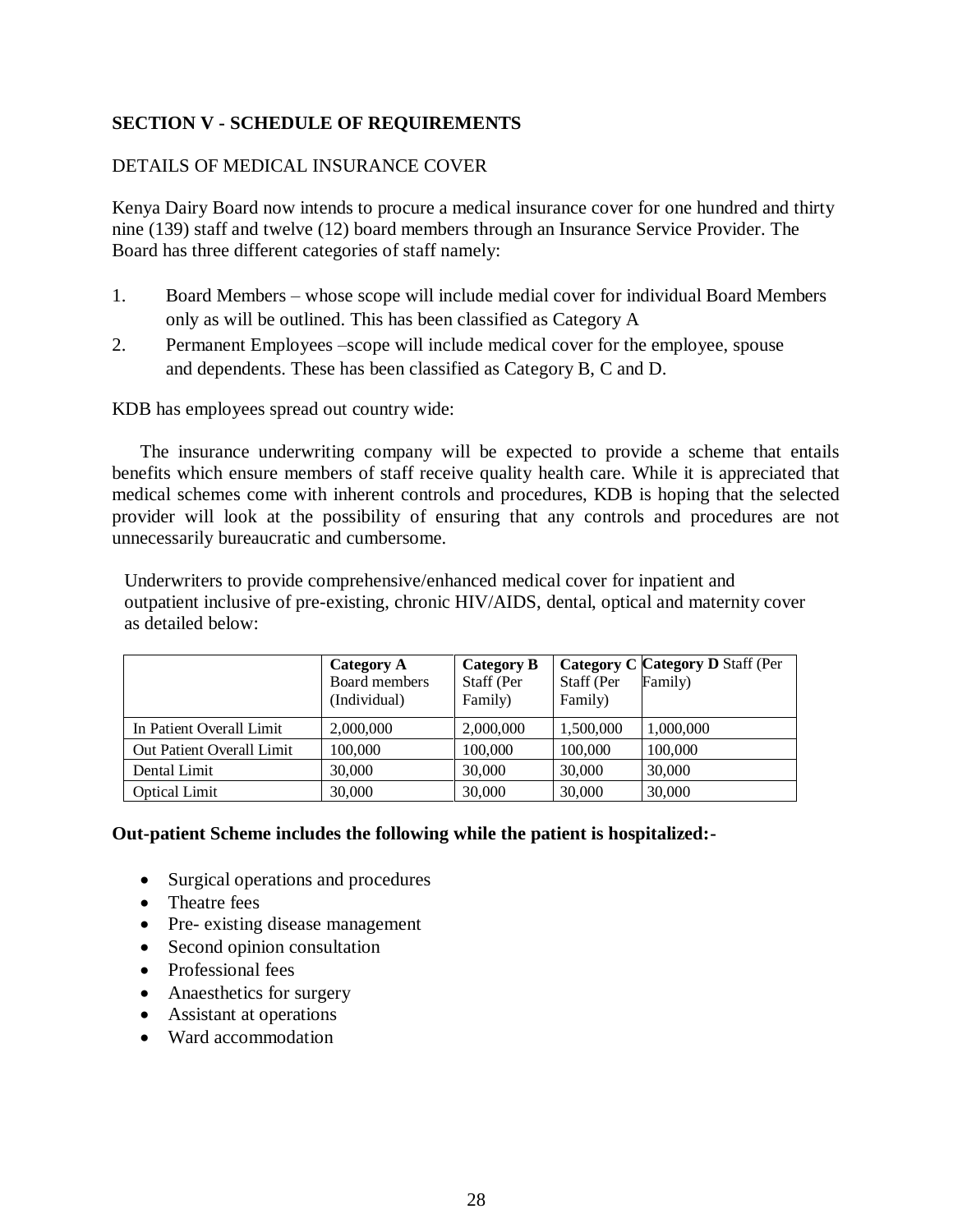- ICU/HDU
- Visits and consultations by GP and/or Specialist (while in Hospital)
- Hospitalization after accidents
- Radiology
- Pathology
- Physiotherapy
- Ultrasound, MRI, CT Scan
- Blood Transfusions
- Internal prostheses
- Prescription drugs and materials
- Medicine received on discharge from hospital
- Emergency evacuations and ambulance services
- Labour and recovery wards
- Psychiatric illness
- Child clinics and Immunization
- Vaccines
- Psychological counseling
- Laboratory
- Ambulance services
- ENT services
- Dental services (X-Ray, Consultation, Extractions, Fillings, Dentures, Root Canal, Scaling and Polishing).
- Pre-existing chronic and HIV/AIDS treatment  $&$  care covered up to full outpatient limit
- Gynecological illnesses
- **In-patient Scheme includes the following while the patient is hospitalized:-**
- Rescue and evacuation
- Discharge medication
- Oncology tests, drugs and consultation fees
- Surgical operations and procedures
- First non-elective Caesarian Section
- Theatre fees
- Professional fees
- Aneasthetics for surgery
- Assistants at operations
- Ward accommodation
- ICU/HDU
- Visits and consultations by GP and/or Specialist
- Hospitalization after accidents
- X-Ray and pathology (while hospitalized).
- Physiotherapy
- Ultrasound, MRI, CT Scan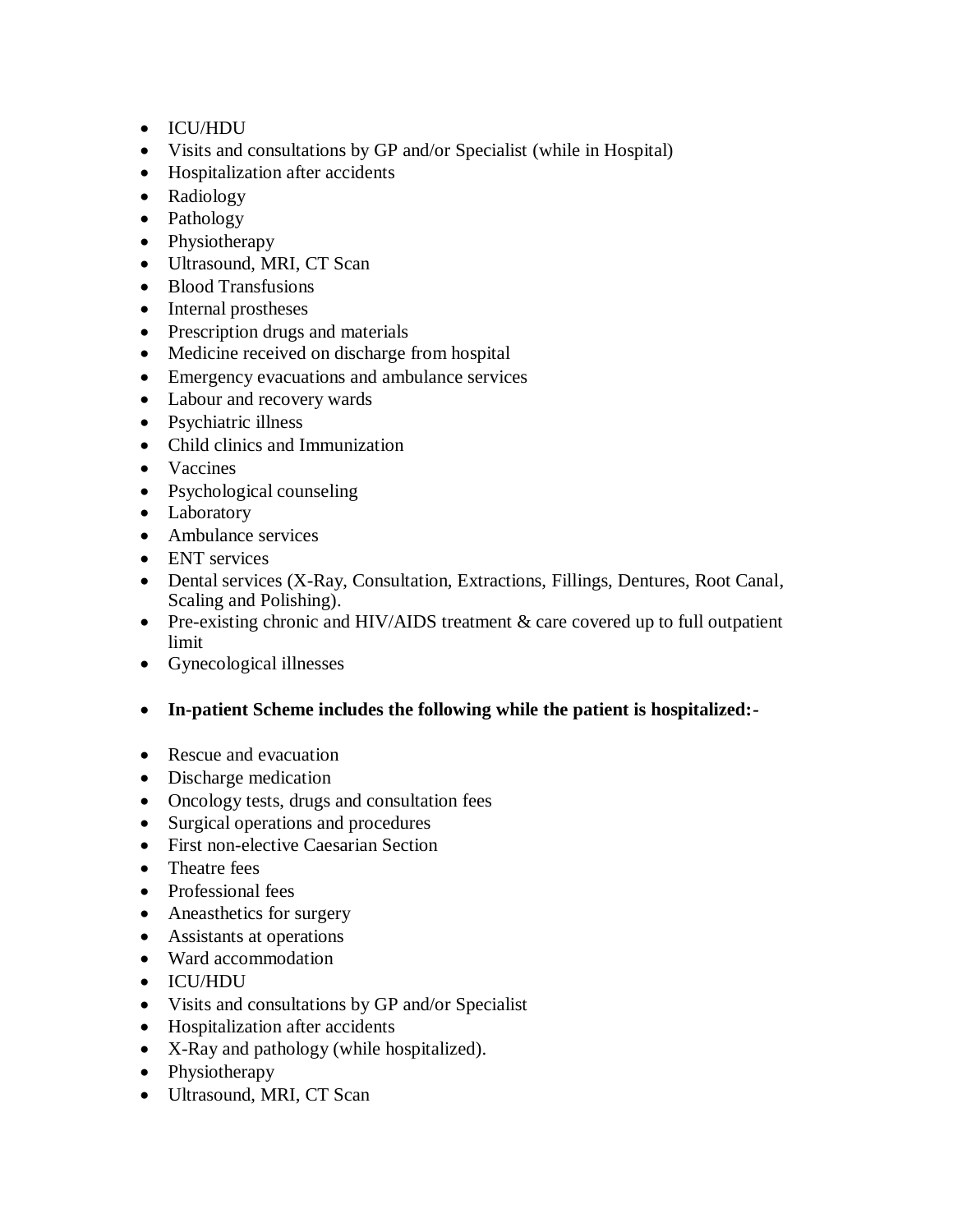- Blood Transfusions
- Internal Prostheses
- Medicine/Drugs used
- Medicine received on discharge from Hospital
- Emergency evacuations and ambulance services
- Labour and recovery wards
- Psychiatric illness
- Occupational Therapy services
- Laboratory
- ENT services
- Maxilofacial surgery: trauma.
- Pre-existing chronic and HIV/AIDS treatment & care covered up to full inpatient limit

# **Maternity Scheme**

- $\Box$ Cost of normal and caesarian deliveries while hospitalized
- $\Box$ Labour and recovery wards
- $\Box$ Professional fees
- $\Box$ Ante natal, Post-natal , Peri-natal care
- Obstetric Ultrasounds  $\Box$
- $\Box$ Maternity related illness and complications

# **Other information that is required includes:**

# **(a)Particulars of cover**

The medical cover exclusions, where applicable, **MUST** be clearly stated on a separate cover giving specific details of each excluded condition and must also provide: -

- o Full details of what the cover provides
- o Eligible expenses included in the in-patient cover
- o Full details of what the cover excludes
- o Dependents eligibility
- o Pre-existing chronic and HIV (including ARVs) conditions will be covered up to the full outpatient and inpatient limit.
- (b) The medical cover must incorporate the following. The costs for these should be shown separately.
	- o Funeral cover/ last expense for members (Kshs.100, 000)
	- o Dental
	- o Optical
	- o Maternity

# **(c) Network coverage**

The tenderer is required to provide the following:-

o Full details of towns where the insurance underwriting company is represented.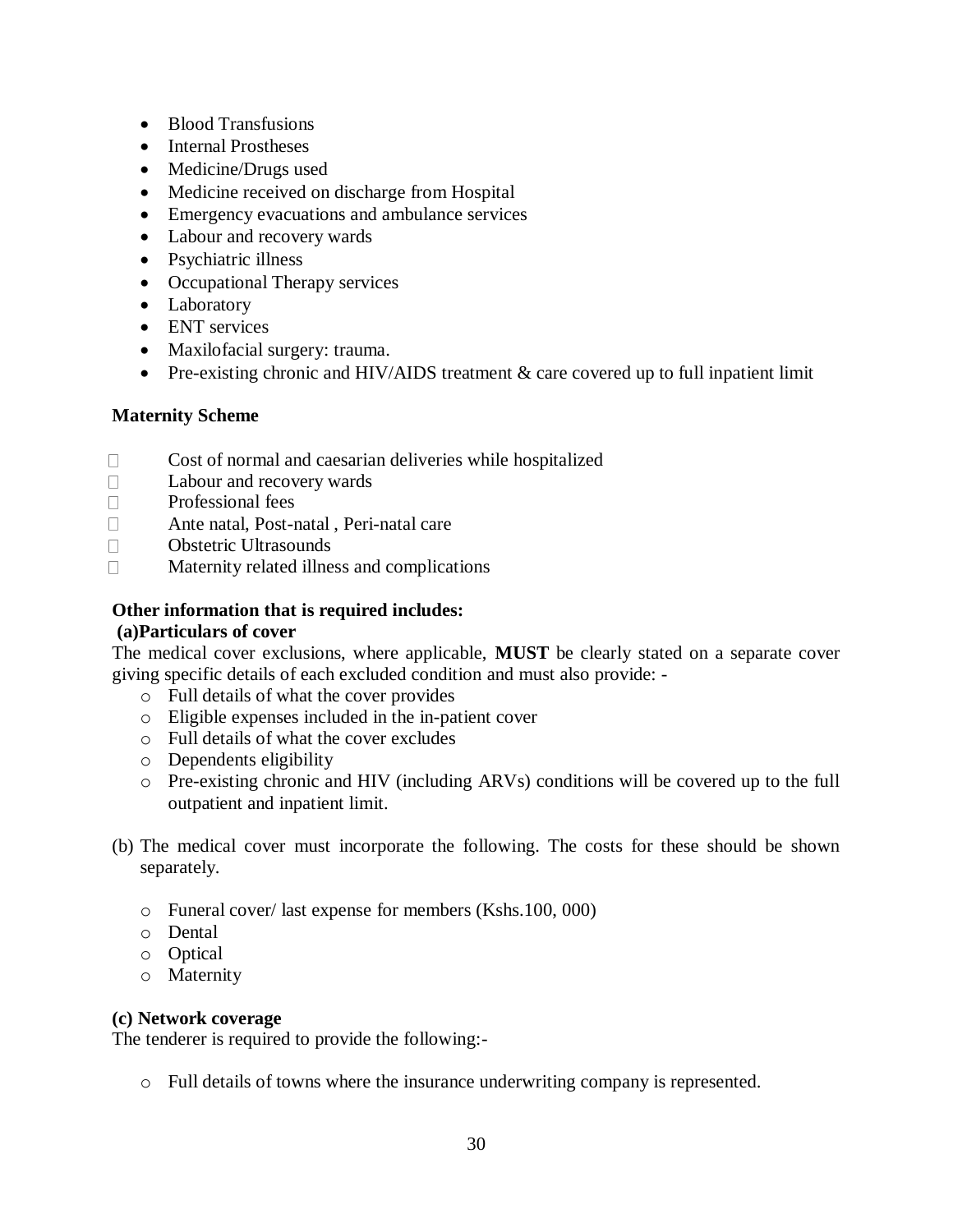- o The appointed Hospitals, Clinics and Doctors all over the country that can be accessed by KDB employees and their dependents.
- o Full details of the medical cover outside Kenya and all exclusions that are applicable.

# **(d) Case Management**

1. Give a detailed report on how the cover is going to be administered.

2. Give an analysis on how the service provider intends to address the following issues/procedures which must be covered:-

- o Admission of members into the cover
- o Identification at service points
- o Admission of members with pre-existing conditions into the cover
- o Admission of chronic and HIV/AIDS related cases to the cover
- o Procedure to be followed for overseas cover
- o Procedure to be followed to procure last expense.
- o Private Room accommodation/General ward

#### **(e) Claims Settlement Turnaround Time**

Give details of the claims settlement turnaround time. Note the time indicated will be used to review the performance of the Tenderer and the underwriter for any future renewal of contract.

The service should be easily available and accessible to the covered as and when required all over the country.

Further it is expected that when inclusions of new members is undertaken a debit note for the period to the end of the cover shall be prepared and forwarded to KDB for settlement.

Likewise, in the event of an exit by a member from the service, KDB shall notify the service provider who shall be expected to reconcile the members account and forward a cheque in favor of KDB for the unutilized portion of the cover.

#### **f) Salient Features**

| <b>Eligibility Age</b> | Children                                                 | From birth to 25 years |  |
|------------------------|----------------------------------------------------------|------------------------|--|
|                        |                                                          |                        |  |
|                        | <b>Employee and Spouse</b>                               | UP to 70 years         |  |
|                        | <b>Existing Member</b>                                   | None                   |  |
| <b>Waiting period</b>  | New employee and additional<br>spouse or newly born baby | None                   |  |
|                        |                                                          |                        |  |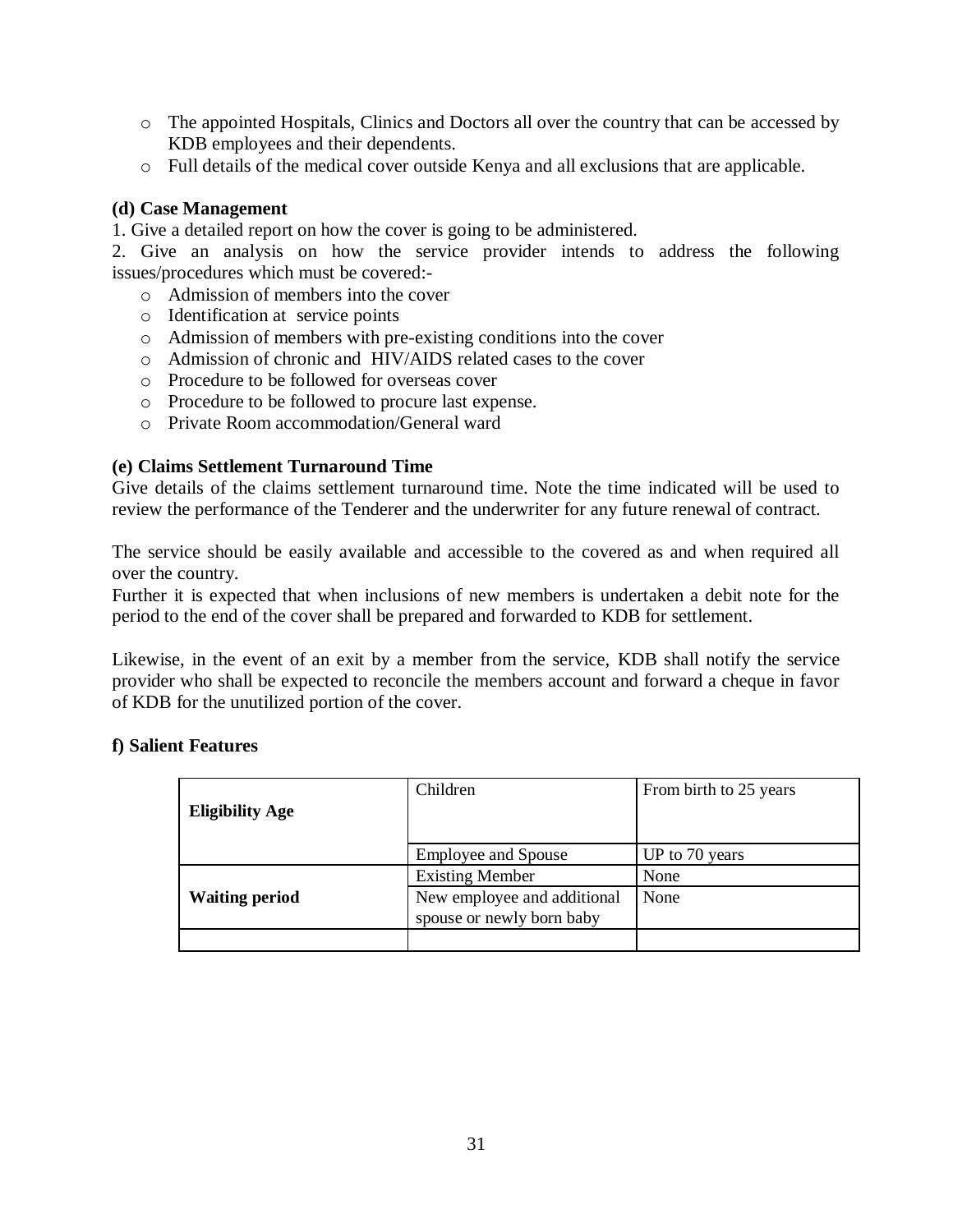# **SECTION VI - STANDARD FORMS**

# **Notes on the standard Forms**

1. **Form of TENDER** - The form of Tender must be completed by the tenderer and submitted with the tender documents. It must also be duly signed by duly authorized representatives of the tenderer.

2. **Price Schedule Form**- The price schedule form must similarly be completed and submitted with the tender.

3. **Contract Form** - The contract form shall not be completed by the tenderer at the time of submitting the tender. The contract form shall be completed after contract award and should incorporate the accepted contract price.

4. **Confidential Business Questionnaire Form** - This form must be completed by the tenderer and submitted with the tender documents.

5. **Tender Security Form** - When required by the tender document the tenderer shall provide the tender security either in the form included hereinafter or in another format acceptable to the KDB.

6. **Performance security Form** - The performance security form should not be completed by the tenderer at the time of tender preparation. Only the successful tenderer will be required to provide performance security in the form provided herein or in another form acceptable to the KDB.

# 7. **Declaration Form**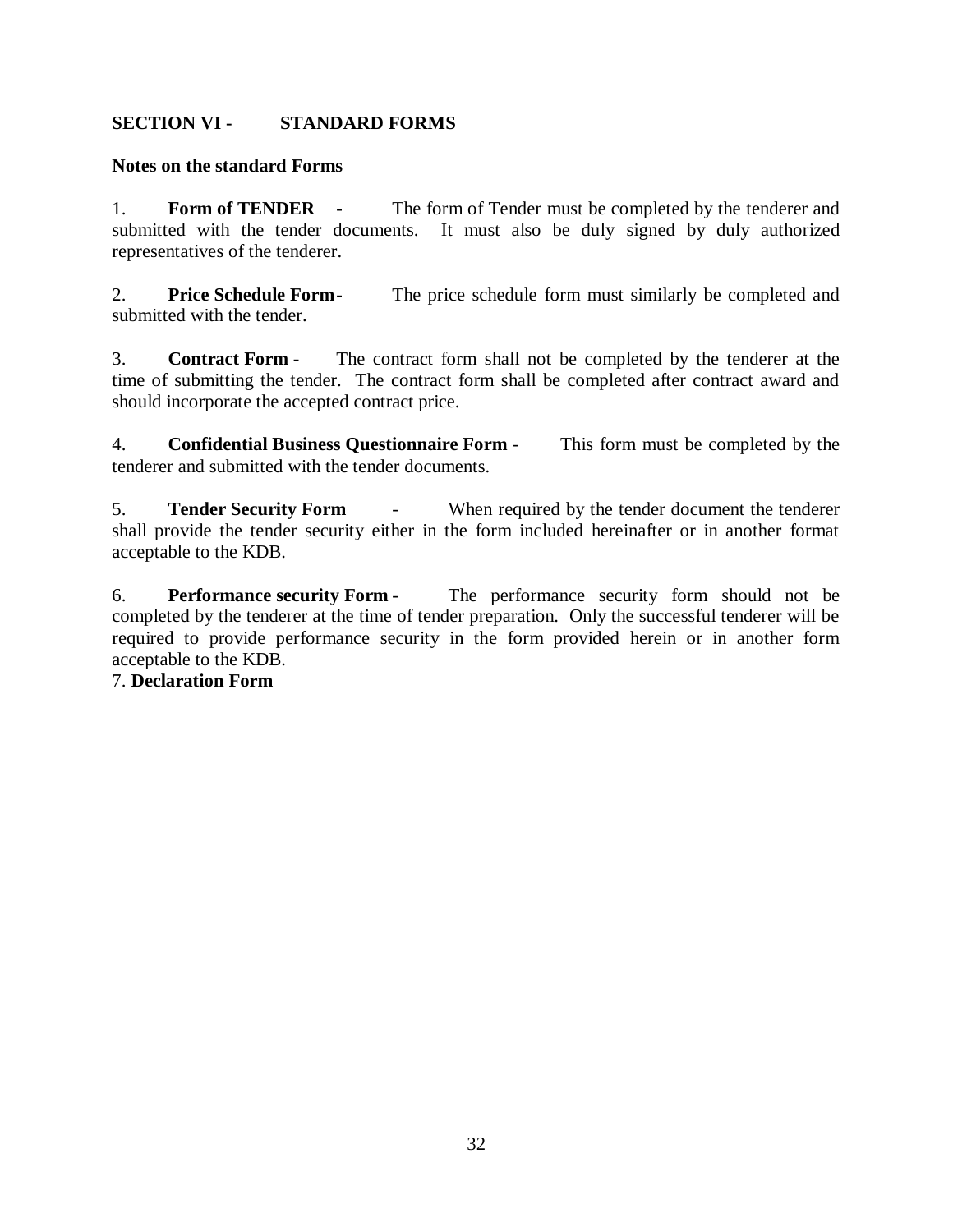# **Form of Tender**

Name and address of KDB

To: Date

Tender No. Tender Name

Gentlemen and/or Ladies:-

1. Having examined the Tender documents including Addenda No. (Insert numbers) …….. the receipt of which is hereby duly acknowledged, we the undersigned, offer to provide Insurance Services under this tender in conformity with the said Tender document for the sum of

….…………………………………………………………………………………………………

…………[Total Tender amount in words and figures] or such other sums as may be ascertained in accordance with the Schedule of Prices attached herewith and made part of this Tender.

2. We undertake, if our Tender is accepted, to provide the Insurance Cover Services in accordance with the conditions of the tender.

3. We agree to abide by this Tender for a period of …………….[number] days from the date fixed for Tender opening of the Instructions to Tenderers, and it shall remain binding upon us and may be accepted at any time before the expiration of that period.

4. This Tender, together with your written acceptance thereof and your notification of award, shall constitute a Contract between us subject to the signing of the contract by both parties.

5. We understand that you are not bound to accept the lowest or any tender you may receive.

Dated this day of \_\_\_\_\_\_\_ 20\_\_\_\_

[Signature] [In the capacity of]

Duly authorized to sign tender for and on behalf of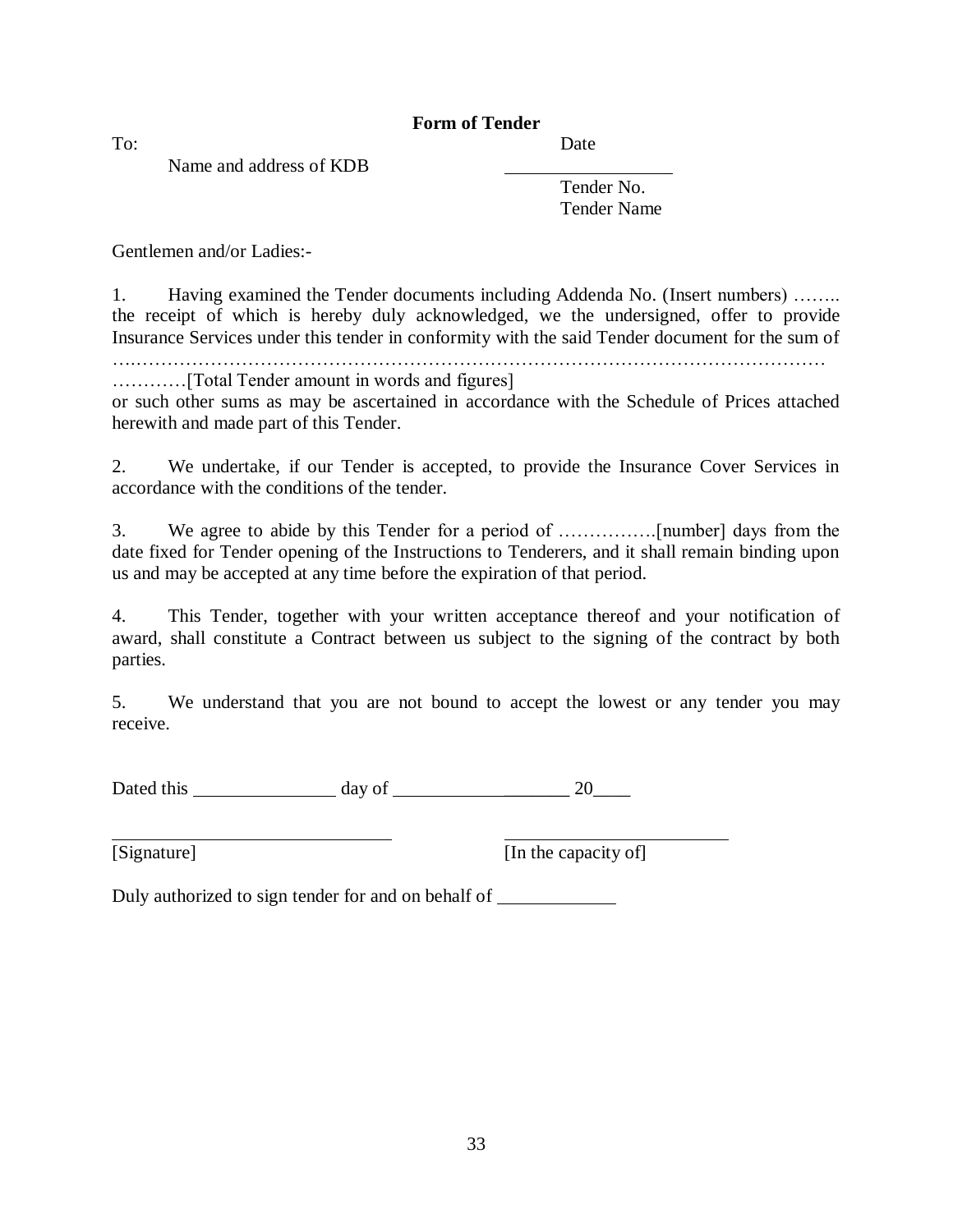# **Price Schedule Form**

#### **DETAILS OF INPATIENT & OUT PATIENT MEDICAL COVER**

# **Board Members - Inpatient and Outpatient cover**

| member | In patient limit | Outpatient cover limit<br>per individual | Premium |
|--------|------------------|------------------------------------------|---------|
|        | 2,000,000        | 100,000                                  |         |

# **Staff member – Inpatient and outpatient cover**

|    | Inpatient cover limit | No. of         | Outpatient cover   | Premium |
|----|-----------------------|----------------|--------------------|---------|
|    | per family            | families       | limit per          |         |
|    |                       |                | family(100,000.00) |         |
| 1. | Kshs 2,000,000        |                |                    |         |
|    | $M+2$                 | $\mathbf{1}$   |                    |         |
|    | $M+3$                 | $\overline{2}$ |                    |         |
|    |                       |                |                    |         |
| 2. | Kshs.1,500,000        |                |                    |         |
|    | M                     | $\overline{2}$ |                    |         |
|    | $M+1$                 | 1              |                    |         |
|    | $M+2$                 | 3              |                    |         |
|    | $M+3$                 | 6              |                    |         |
|    | $M+4$                 | 9              |                    |         |
|    | $M+5$                 | $\overline{3}$ |                    |         |
|    | $M+6$                 | $\overline{2}$ |                    |         |
|    |                       |                |                    |         |
| 3. | Kshs.1,000,000        |                |                    |         |
|    | M                     | 23             |                    |         |
|    | $M+1$                 | 12             |                    |         |
|    | $M+2$                 | 18             |                    |         |
|    | $M+3$                 | 25             |                    |         |
|    | $M+4$                 | 16             |                    |         |
|    | $M+5$                 | 12             |                    |         |
|    | $M+6$                 | $\overline{2}$ |                    |         |
|    | $M+7$                 | $\overline{2}$ |                    |         |
|    | <b>Total</b>          | 139            |                    |         |

Signed \_\_\_\_\_\_\_\_\_\_\_\_\_\_\_\_\_\_\_\_\_\_\_\_\_\_\_\_\_\_stamped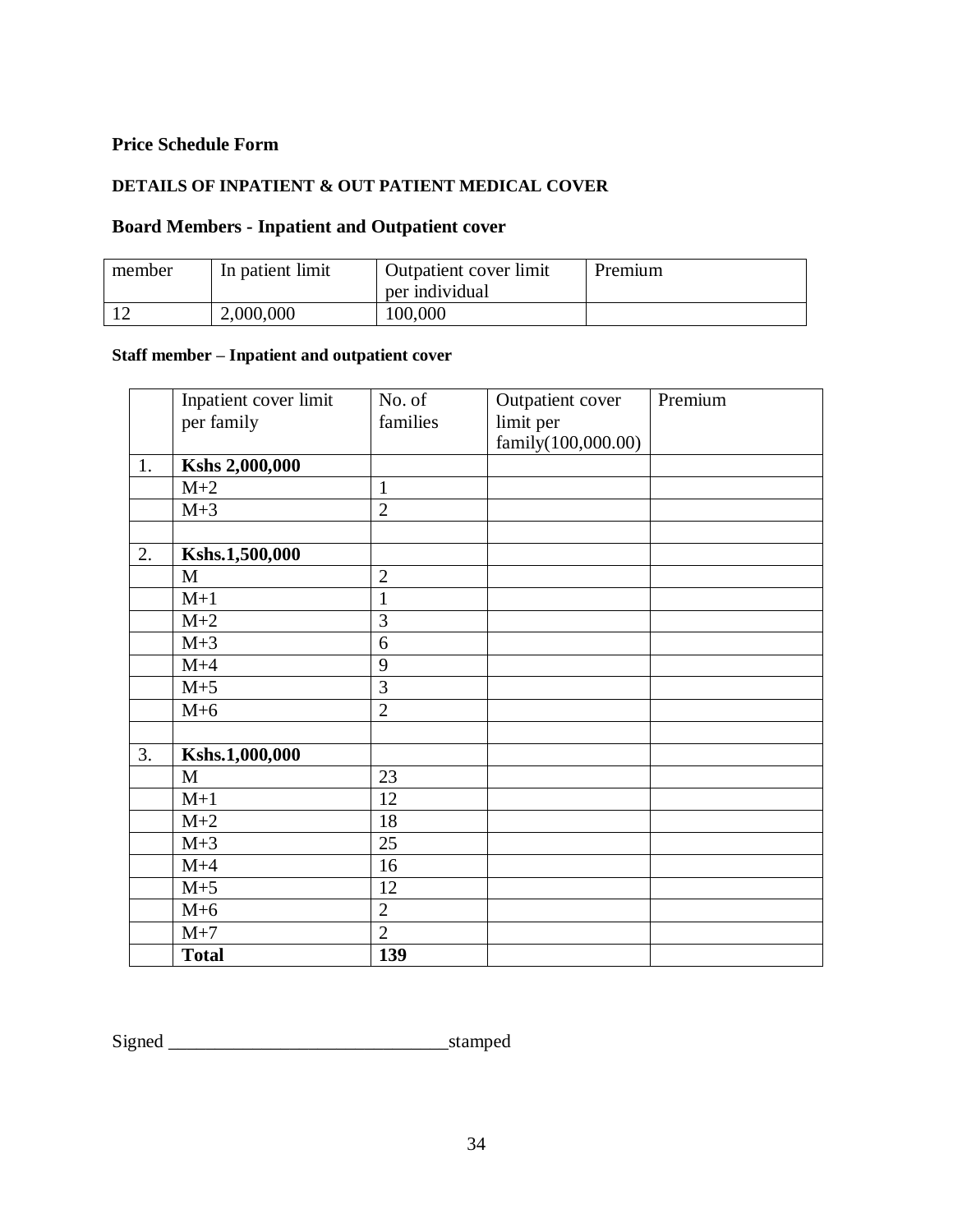### **Contract Form**

THIS AGREEMENT made the day of 20 between [name of Procurement entity] of [country of Procurement entity] (hereinafter called "the  $KDB'$ ) of the one part and  $[name of tendency]$  [city and country of tenderer] (hereinafter called "the tenderer") of the other part:

WHEREAS KDBinvited tenders for the GPA cover and has accepted a tender by the tenderer for the supply of the services in the sum of

[contract price in words in figures] (hereinafter called "the Contract Price").

# NOW THIS AGREEMENT WITNESSTH AS FOLLOWS:-

1. In this Agreement words and expressions shall have the same meanings as are respectively assigned to them in the Conditions of Contract referred to.

2. The following documents shall be deemed to form and be read and construed as part of this Agreement, viz:

- (a) the Tender Form and the Price Schedule submitted by the tenderer;
- (b) the Schedule of Requirements
- (c) the Details of cover
- (d) the General Conditions of Contract
- (e) the Special Conditions of Contract; and
- (f) the KDB's Notification of Award

3. In consideration of the payments to be made by KDB to the tenderer as hereinafter mentioned, the tenderer hereby covenants with KDB to provide the GPA cover and to remedy defects therein in conformity in all respects with the provisions of the Contract.

4. KDB hereby covenants to pay the tenderer in consideration of the provision of the services and the remedying of defects therein, the Contract Price or such other sum as may become payable under the provisions of the contract at the times and in the manner prescribed by the contract.

IN WITNESS whereof the parties hereto have caused this Agreement to be executed in accordance with their respective laws the day and year first above written

Signed, sealed, delivered by the (for the KDB)

Signed, sealed, delivered by \_\_\_\_\_\_\_ the \_\_\_\_\_\_\_\_ (for the tenderer) in the presence of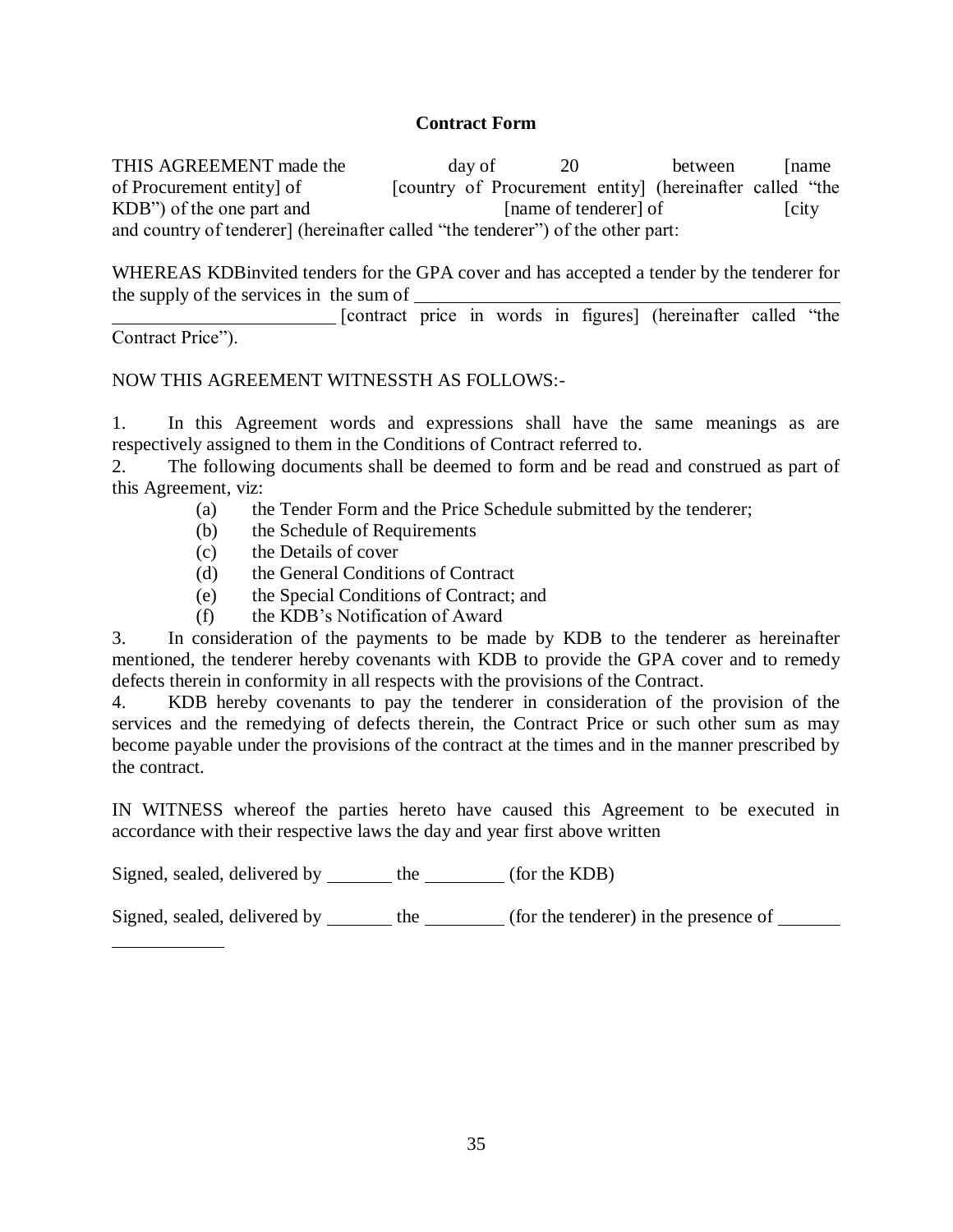# **CONFIDENTIAL BUSINESS QUESTIONNAIRE**

| You are requested to give the particular indicated in Part 1 and either Part $2(a)$ , $2(b)$ , or $2(c)$ |                            |       |
|----------------------------------------------------------------------------------------------------------|----------------------------|-------|
| Which ever applies to your type of business                                                              |                            |       |
| You are advised that it is a serious offence to give false information on this Form.                     |                            |       |
| Part General:                                                                                            |                            |       |
|                                                                                                          |                            |       |
|                                                                                                          |                            |       |
|                                                                                                          |                            |       |
|                                                                                                          |                            | Email |
|                                                                                                          |                            |       |
|                                                                                                          |                            |       |
|                                                                                                          |                            |       |
| Maximum value of business which you can handle at any one time Kshs.                                     |                            |       |
|                                                                                                          |                            |       |
| Part $2(a)$ – Sole Proprietor:                                                                           |                            |       |
|                                                                                                          |                            |       |
|                                                                                                          |                            |       |
|                                                                                                          |                            |       |
| Party $2(b)$ – Partnership                                                                               |                            |       |
| Give details of partners as follow                                                                       |                            |       |
| Name Nationality                                                                                         |                            |       |
|                                                                                                          | Citizenship Details Shares |       |
| 1.                                                                                                       |                            |       |
| 2.                                                                                                       |                            |       |
| 3.                                                                                                       |                            |       |
| 4.                                                                                                       |                            |       |
| 5.                                                                                                       |                            |       |
| Part $2(c)$ – Registered Company:                                                                        |                            |       |
|                                                                                                          |                            |       |
|                                                                                                          |                            |       |
| State the nominal and issued capital of the company -                                                    |                            |       |
|                                                                                                          |                            |       |
| Give details of all directors as follows                                                                 |                            |       |
| Name Nationality                                                                                         | Citizenship Details Shares |       |
| 1.                                                                                                       |                            |       |
| 2.                                                                                                       |                            |       |
| 3.                                                                                                       |                            |       |
| 4.                                                                                                       |                            |       |
| 5.                                                                                                       |                            |       |

If a citizen, indicate under "Citizenship Details" whether by Birth, Naturalization or Registration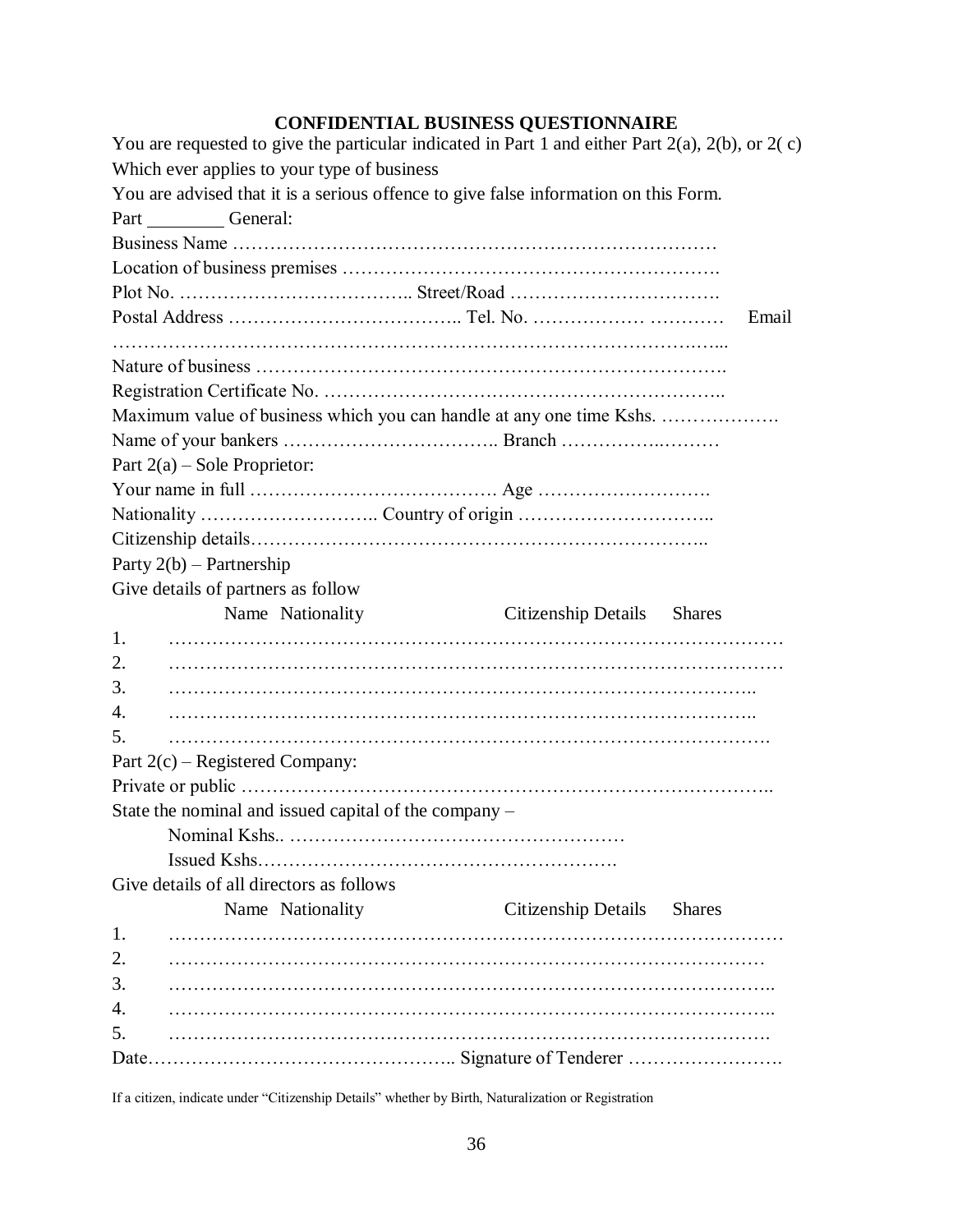# **TENDER SECURITY FORM**

Whereas [*name of Bidder*] (hereinafter called <the tenderer> has submitted its bid dated [*date of submission of bid*] for the provision of insurance services (hereinafter called <the tender?

KNOW ALL PEOPLE by these presents that WE [*name of bank*] of [*name of country*], having our registered office at [name of KDB] (hereinafter called <the KDB> in the sum of [*state the amount*] for which payment well and truly to be made to the said KDB, the Bank binds itself, its successors, and assigns by these presents. Sealed with the Common Seal of the said Bank this day of 20

THE CONDITIONS of this obligation are:-

- 1. If the tenderer withdraws its tender during the period of tender validity specified by KDBon the Form; or
- 2. If the tender, having been notified of the acceptance of its tender by KDB during the period of tender validity
	- (a) fails or refuses to execute the Contract Form, if required; or
	- (b) fails or refuses to furnish the performance security, in accordance with the Instructions to tenders.

We undertake to pay to KDB up to the above amount upon receipt of its first written demand, without KDB having to substantiate its demand, provided that in its demand KDB will note that the amount claimed by it is due to it, owing to the occurrence of one or both of the conditions, specifying the occurred condition(s)

This tender guarantee will remain in force up to and including thirty (30) days after the period of tender validity, and any demand in respect thereof should reach the Bank not later than the above stated date.

[Authorized Signatories and official stamp of the Bank]

*(Amend accordingly if provided by Insurance Company)*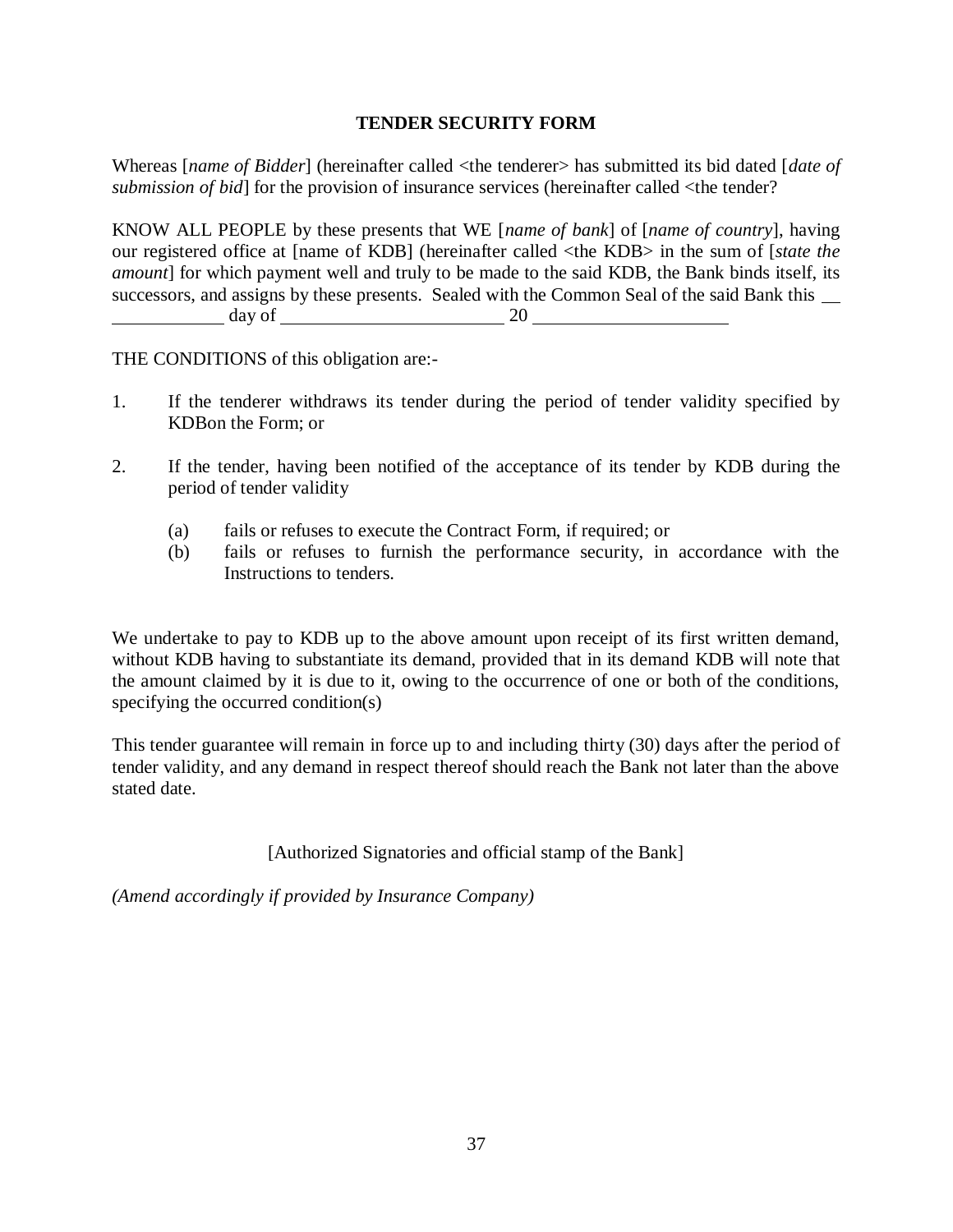# **PERFORMANCE SECURITY FORM**

To: ……………………………. *[Name of Procuring Entity]*

WHEREAS ……………………………………………. [*name of tenderer*] (Hereinafter called "the tenderer") has undertaken, in pursuance of Contract No. [*reference number of the contract*] dated 20 to supply ……………………………………………….

[*description of insurance services*] (Hereinafter called "the Contract")

AND WHEREAS it has been stipulated by you in the said Contract that the tenderer shall furnish you with a bank guarantee by a reputable bank for a sum specified therein as security for compliance with the Tenderer's performance obligations in accordance with the Contract

AND WHEREAS we have agreed to give the tenderer a guarantee:

THERFEFORE WE hereby affirm that we are Guarantors and responsible to you, on behalf of the tenderer, up to a total of ……………………………

[*amount of the guarantee in words and figures*], and we undertake to pay you, upon your first written demand declaring the tenderer to be in default under the Contract and without cavil or argument, any sum of money within the limits of ……………………………………………………………………………………… [*Amount of guarantee*] as aforesaid, without your needing to prove or to show grounds or reasons for your demand or the sum specified therein.

This guarantee is valid until the day of 20

Signature and seal of the Guarantors

*[Name of bank of financial institution]*

*[Address]*

*[Date]*

*(Amend accordingly if provided by Insurance Company)*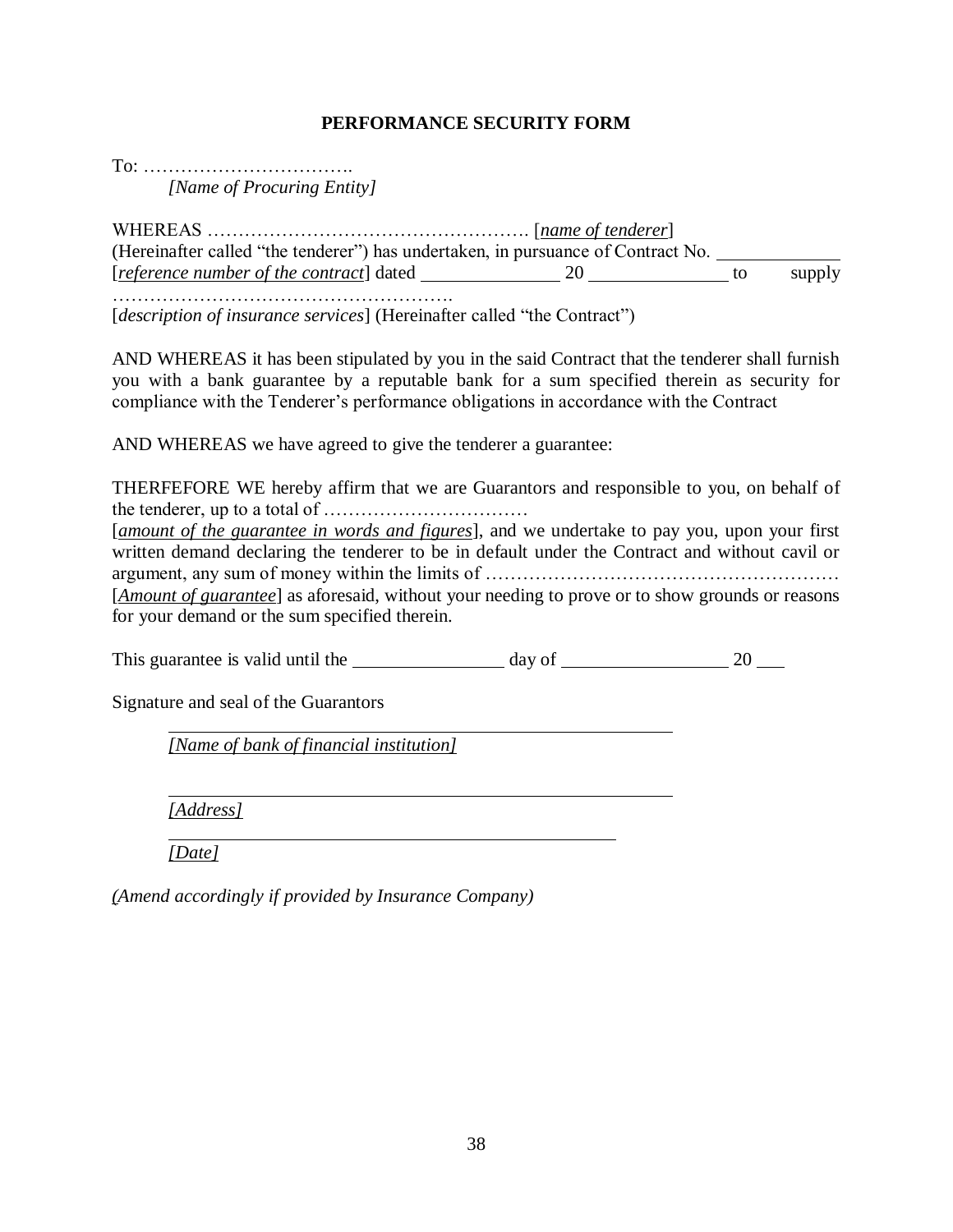# **LETTER OF NOTIFICATION OF AWARD**

Address of KDB

\_\_\_\_\_\_\_\_\_\_\_\_\_\_\_\_\_\_\_\_\_ \_\_\_\_\_\_\_\_\_\_\_\_\_\_\_\_\_\_\_\_\_

To: 

l

RE: Tender No.

Tender Name

This is to notify that the contract/s stated below under the above mentioned tender have been awarded to you.

<u> 1989 - Johann Stoff, amerikansk politiker (\* 1908)</u>

- 1. Please acknowledge receipt of this letter of notification signifying your acceptance.
- 2. The contract/contracts shall be signed by the parties within 30 days of the date of this letter but not earlier than 14 days from the date of the letter.
- 3. You may contact the officer(s) whose particulars appear below on the subject matter of this letter of notification of award.

*(FULL PARTICULARS)*

SIGNED FOR ACCOUNTING OFFICER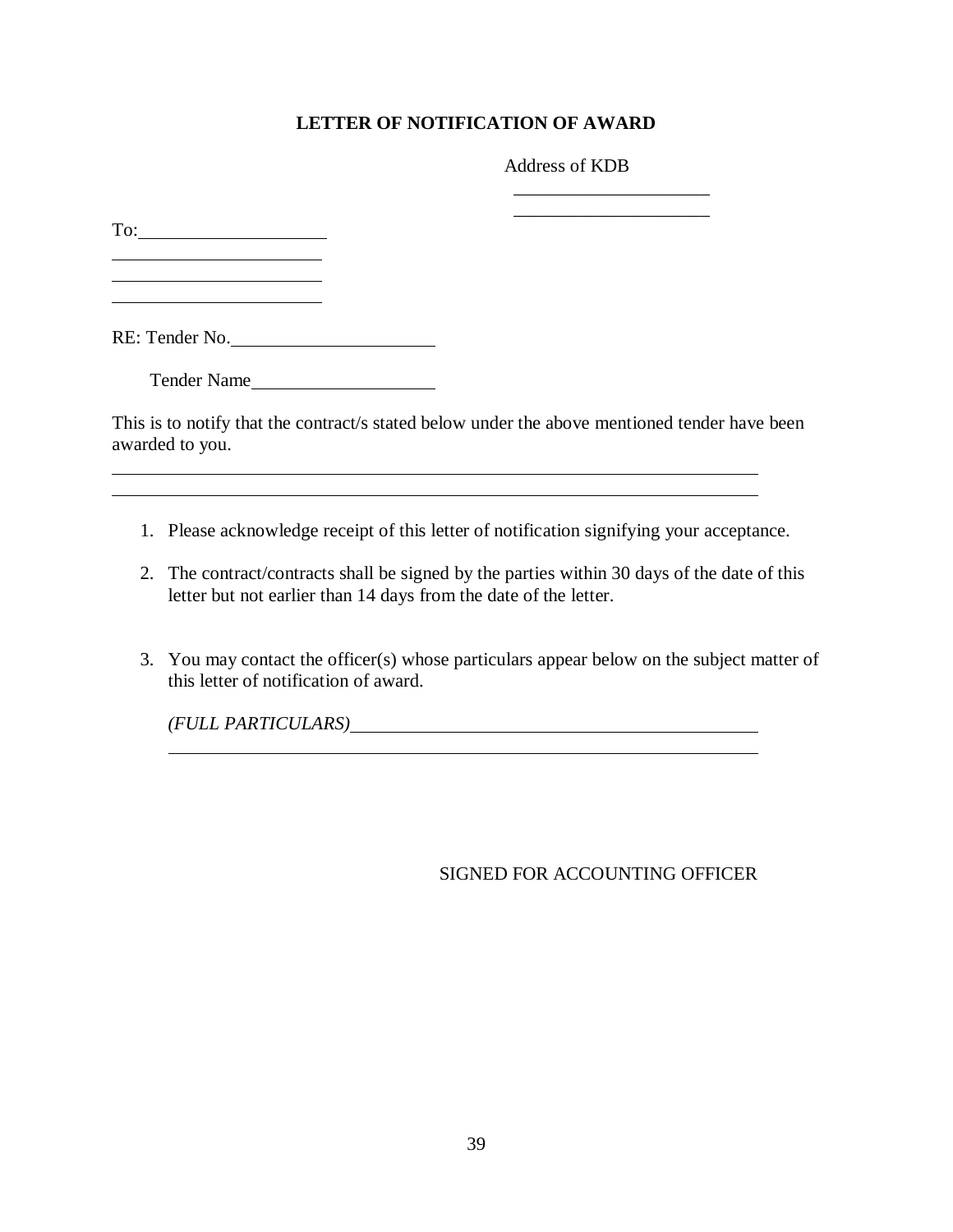# **SELF-DECLARATION FORM**

| Date                                                                                                                      |
|---------------------------------------------------------------------------------------------------------------------------|
| To: The Managing Director                                                                                                 |
| Kenya Dairy Board                                                                                                         |
| P.O. Box 30406-00100 Nairobi                                                                                              |
|                                                                                                                           |
| declare the following:                                                                                                    |
| a) Has not been debarred from participating in public procurement.                                                        |
| b) Has not been involved in and will not be involved in corrupt and fraudulent practices<br>regarding public procurement. |
|                                                                                                                           |
|                                                                                                                           |
|                                                                                                                           |
|                                                                                                                           |

(To be signed by authorized representative and officially stamped)